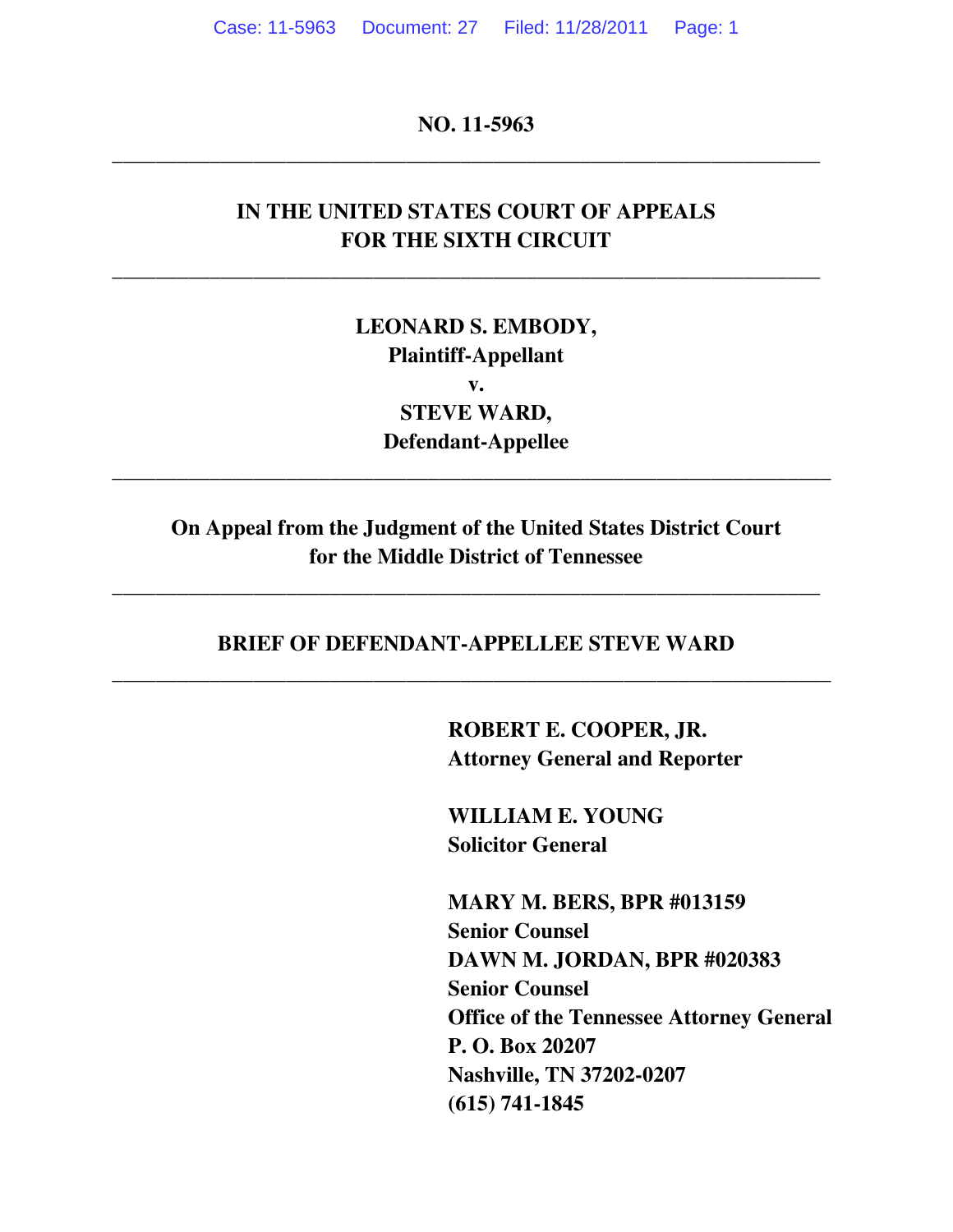### **NO. 11-5963**

# **IN THE UNITED STATES COURT OF APPEALS FOR THE SIXTH CIRCUIT**

### **Leonard S. Embody, Plaintiff-Appellant**

**v.** 

### **Steve Ward, Defendant-Appellee**

# **DISCLOSURE OF CORPORATE AFFILIATIONS AND FINANCIAL INTEREST**

Pursuant to 6th Cir. R. 26.1, Steve Ward makes the following disclosure:

1. Is said party a subsidiary or affiliate of a publically owned corporation? If yes, list below the identity of the parent corporation or affiliate and the relationship between it and the named party: NO.

2. Is there a publically owned corporation, not a party to the appeal, that has a financial interest in the outcome? If yes, list the identity of such corporation and the nature of the financial interest: NO.

## **CERTIFICATE OF SERVICE**

I certify that on November 28, 2011, the foregoing document was served on all parties or their counsel of record through the CM/ECF system if they are registered users or, if they are not, by placing a true and correct copy in the United States mail, postage prepaid, to their address of record

## s/ Mary M. Bers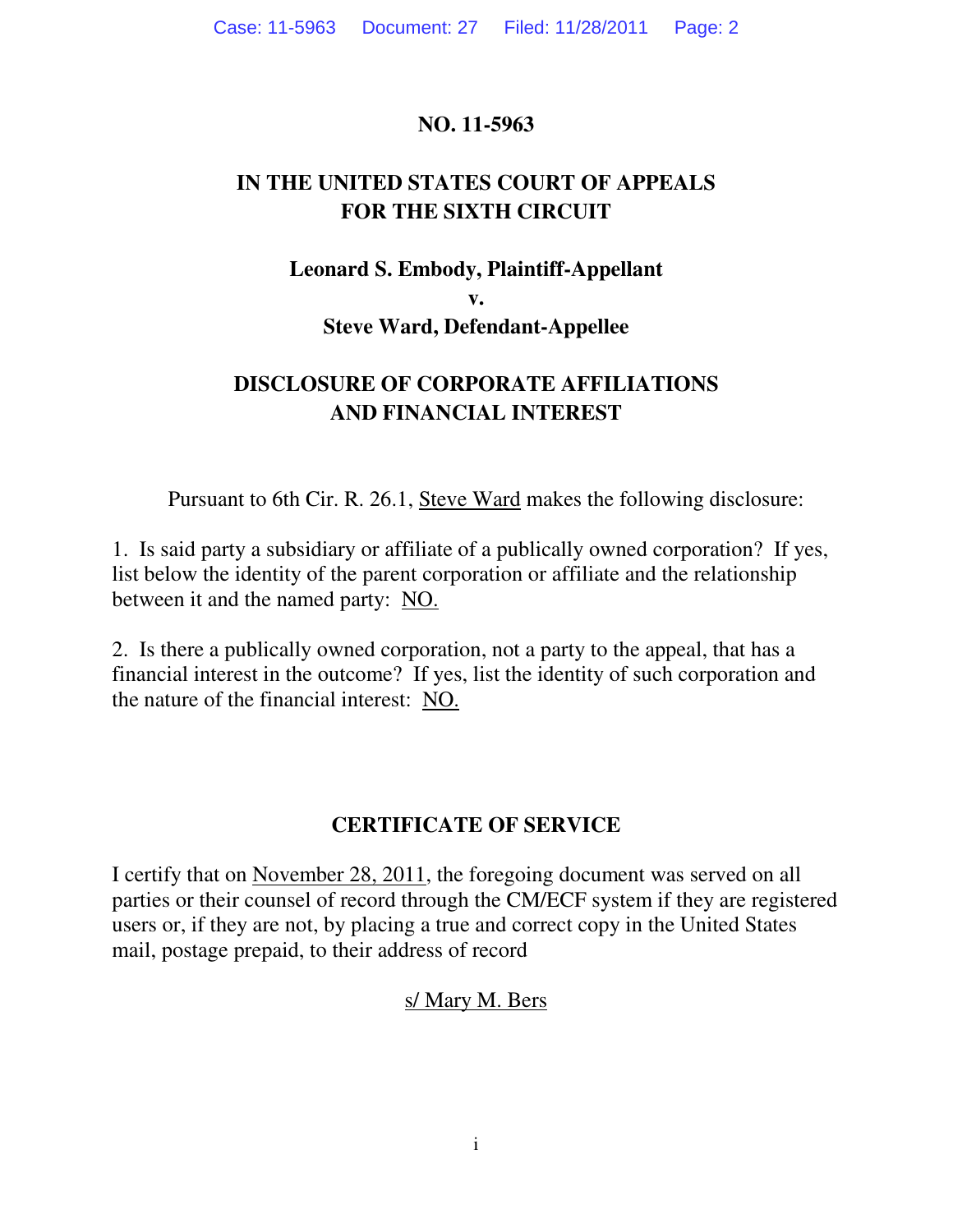# **TABLE OF CONTENTS**

| DISCLOSURE OF CORPORATE AFFILLIATIONS AND FINANCIAL                                                                                                                                                                                                                          |
|------------------------------------------------------------------------------------------------------------------------------------------------------------------------------------------------------------------------------------------------------------------------------|
|                                                                                                                                                                                                                                                                              |
|                                                                                                                                                                                                                                                                              |
|                                                                                                                                                                                                                                                                              |
|                                                                                                                                                                                                                                                                              |
|                                                                                                                                                                                                                                                                              |
|                                                                                                                                                                                                                                                                              |
|                                                                                                                                                                                                                                                                              |
|                                                                                                                                                                                                                                                                              |
|                                                                                                                                                                                                                                                                              |
|                                                                                                                                                                                                                                                                              |
| THE DISTRICT COURT CORRECTLY RULED THAT<br>$\overline{L}$<br>DEFENDANT TENNESSEE STATE PARK RANGER<br>STEVE WARD ACTED IN AN OBJECTIVELY<br>REASONABLE MANNER UNDER THE FOURTH<br>AMENDMENT BY TEMPORARILY DISARMING<br>A. The doctrine of qualified immunity protects Steve |
| Ward as to Embody's Fourth Amendment claim.<br>Qualified Immunity protects a law enforcement<br>officer from personal liability in the performance of                                                                                                                        |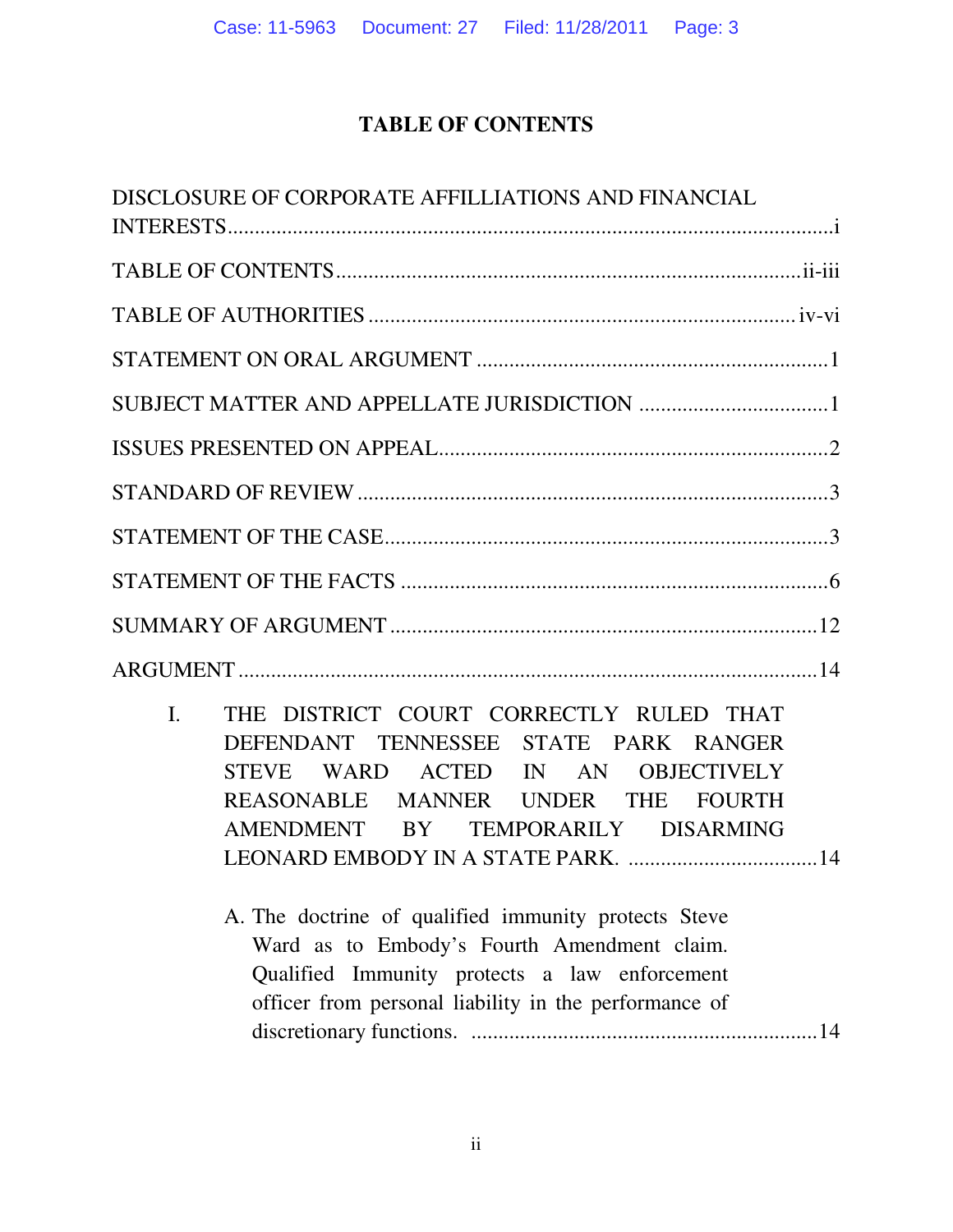|     | B. The District Court correctly held that Steve Ward had not                                                                 |     |
|-----|------------------------------------------------------------------------------------------------------------------------------|-----|
|     | 1. An investigatory stop is permissible under the Fourth<br>Amendment when a law enforcement officer has                     |     |
|     | 2. The District Court did not err in holding that Steve<br>Ward had a reasonable suspicion of criminal activity              |     |
| II. | THE DISTRICT COURT CORRECTLY RULED THAT<br>DEFENDANT WARD DID NOT VIOLATE EMBODY'S<br>SECOND AMENDMENT RIGHTS BY TEMPORARILY |     |
|     |                                                                                                                              |     |
|     |                                                                                                                              |     |
|     |                                                                                                                              |     |
|     | DESIGNATION OF RELEVANT DISTRICT COURT DOCUMENTS BY                                                                          | .29 |
|     |                                                                                                                              |     |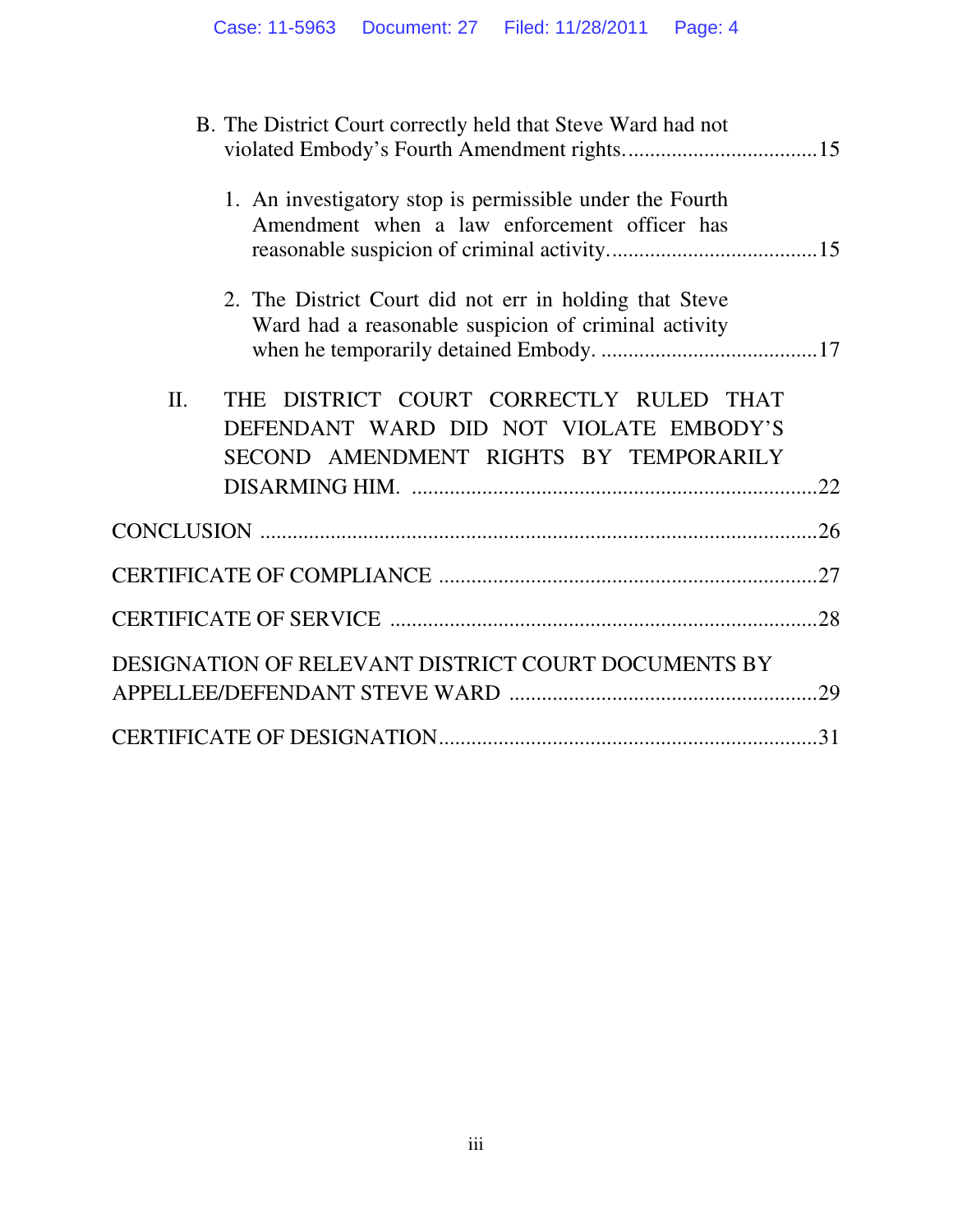# **TABLE OF AUTHORITIES**

# **Page(s)**

# **CASES**

| Adams v. Williams,                                         |
|------------------------------------------------------------|
| Boyce Motor Lines, Inc. v. United States,                  |
| Center for Bio-Ethical Reform, Inc. v. City of Springboro, |
| Debusscher v. Sam's East, Inc.,                            |
| District of Columbia v. Heller,                            |
| Dorsey v. Barber,                                          |
| Feathers v. Aey,                                           |
| Gallegos v. City of Los Angeles,                           |
| Hamblen v. United States,                                  |
| Harlow v. Fitzgerald,                                      |
| Hills v. Kentucky,                                         |
| Jones v. Byrnes,                                           |
| McDonald v. City of Chicago,                               |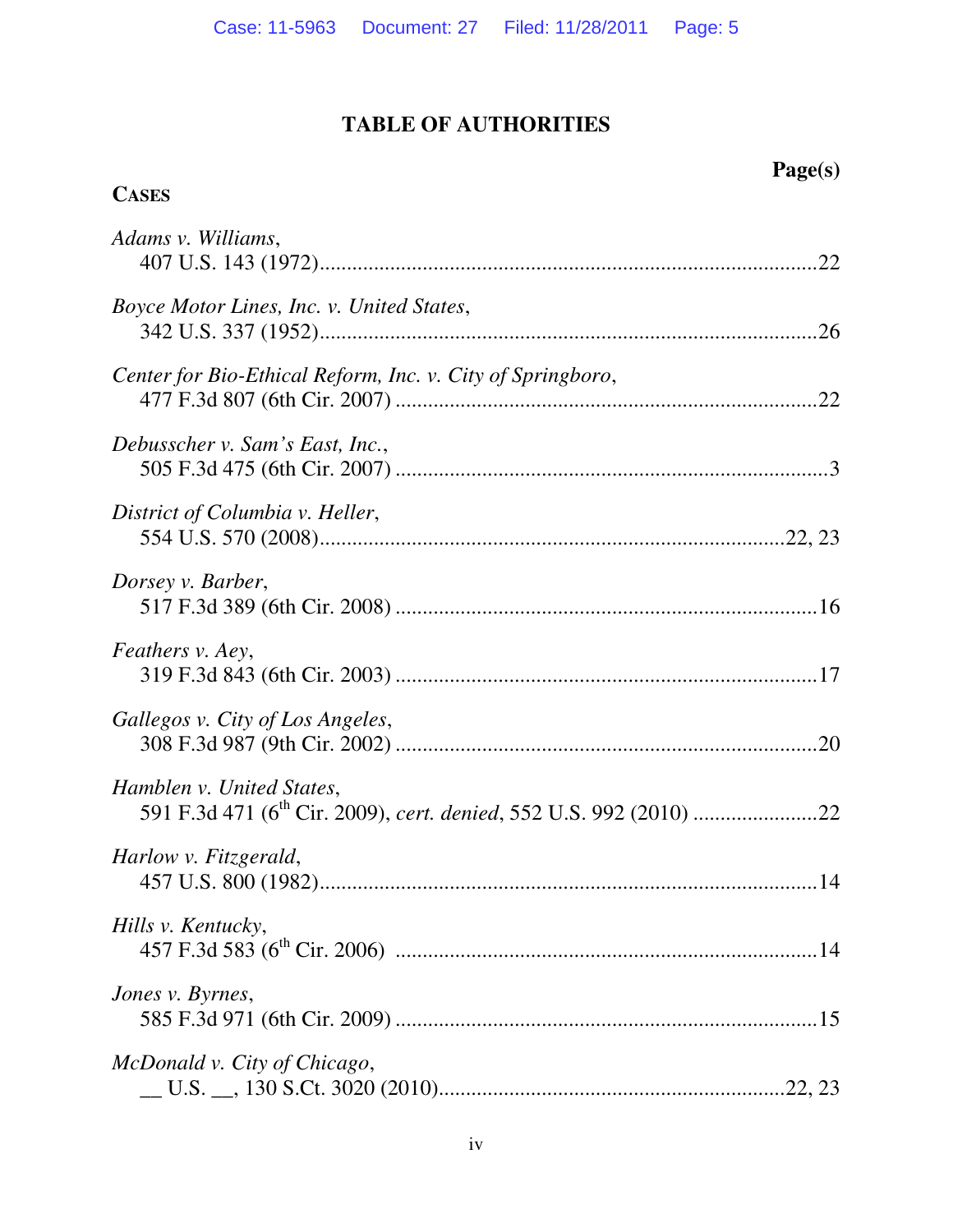| Michigan v. Summers,              |
|-----------------------------------|
| Nordyke v. King,                  |
| Pearson v. Callahan,              |
| Saucier v. Katz,                  |
| Terry v. Ohio,                    |
| United States v. Arvizu,          |
| United States v. Dorosan,         |
| United States v. Hardnett,        |
| United States v. Sharpe,          |
| <b>UNITED STATES CONSTITUTION</b> |
|                                   |
|                                   |
| <b>STATUTES</b>                   |
|                                   |
|                                   |
|                                   |
|                                   |
|                                   |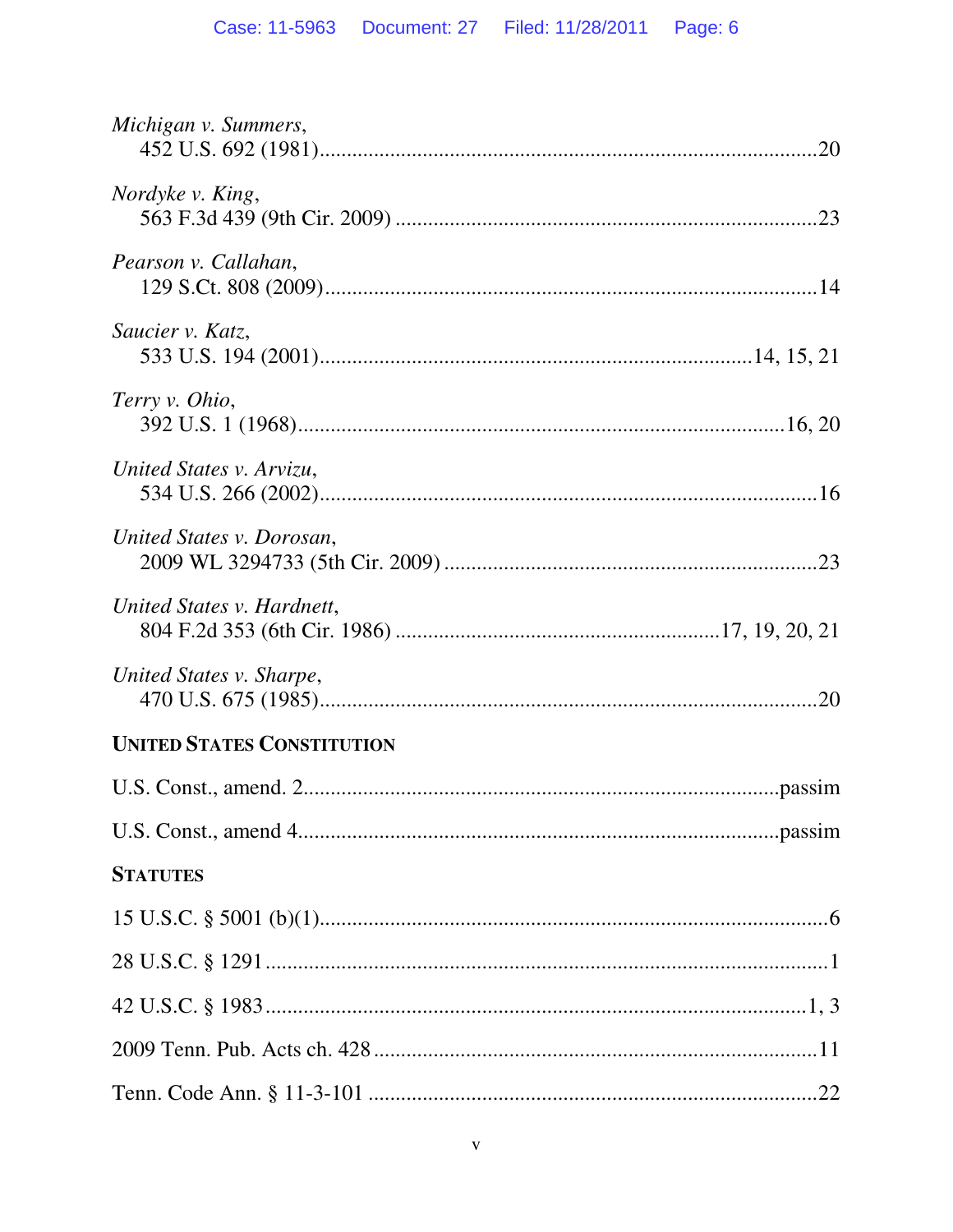| <b>OTHER AUTHORITIES</b> |  |
|--------------------------|--|
|                          |  |
|                          |  |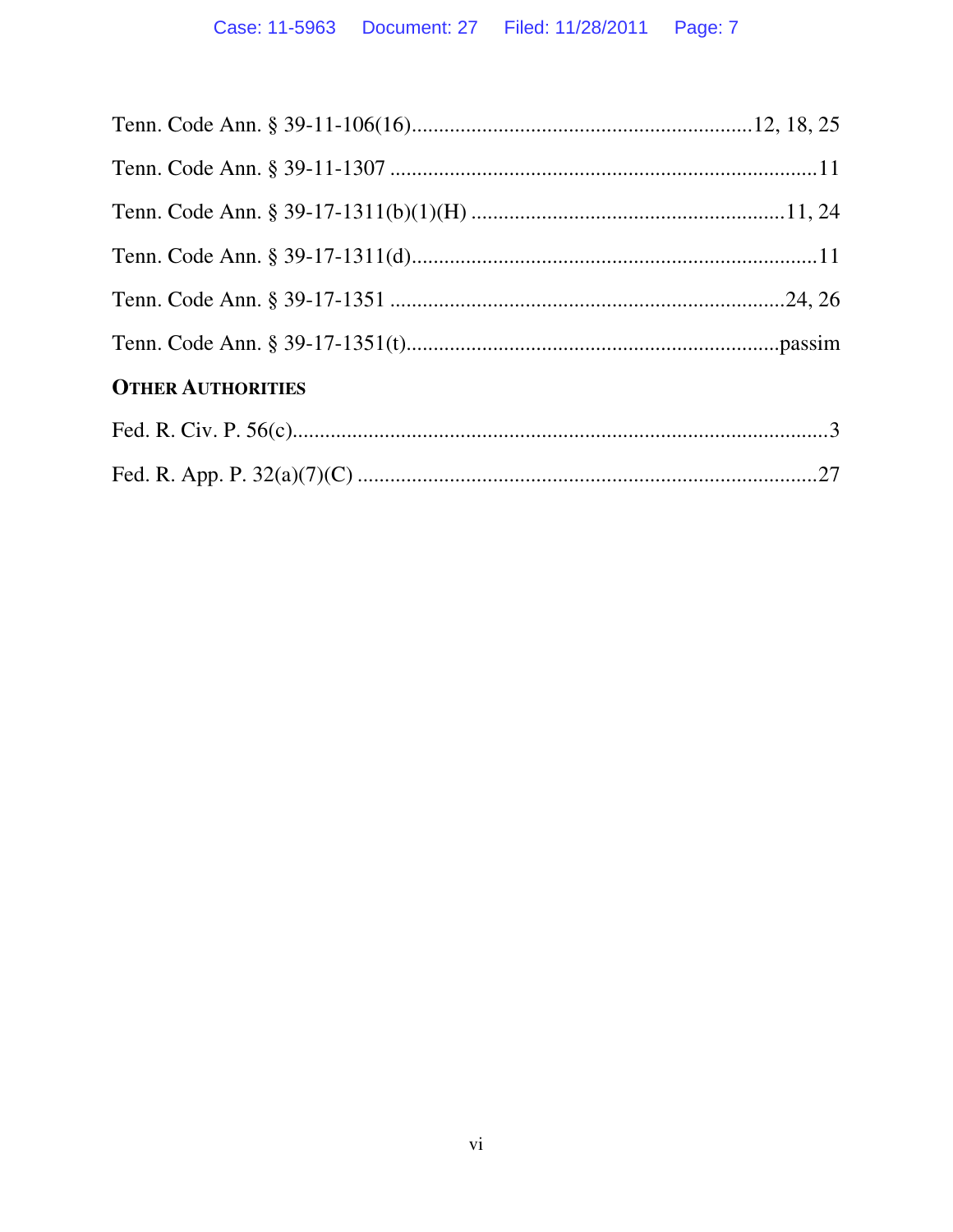#### **STATEMENT ON ORAL ARGUMENT**

 Defendant Steve Ward does not request oral argument. However, the plaintiff has requested oral argument. Should the Court deem oral argument appropriate in this case, the defendant Ward will appear at, and participate in oral argument.

#### **SUBJECT MATTER AND APPELLATE JURISDICTION**

 This is an appeal by plaintiff Leonard S. Embody from the final judgment of the United States District Court for the Middle District of Tennessee on July 20, 2011. (R. 45, Entry of Judgment). The district court exercised subject matter jurisdiction under 42 U.S.C. § 1983. This Court has jurisdiction on appeal under 28 U.S.C. § 1291.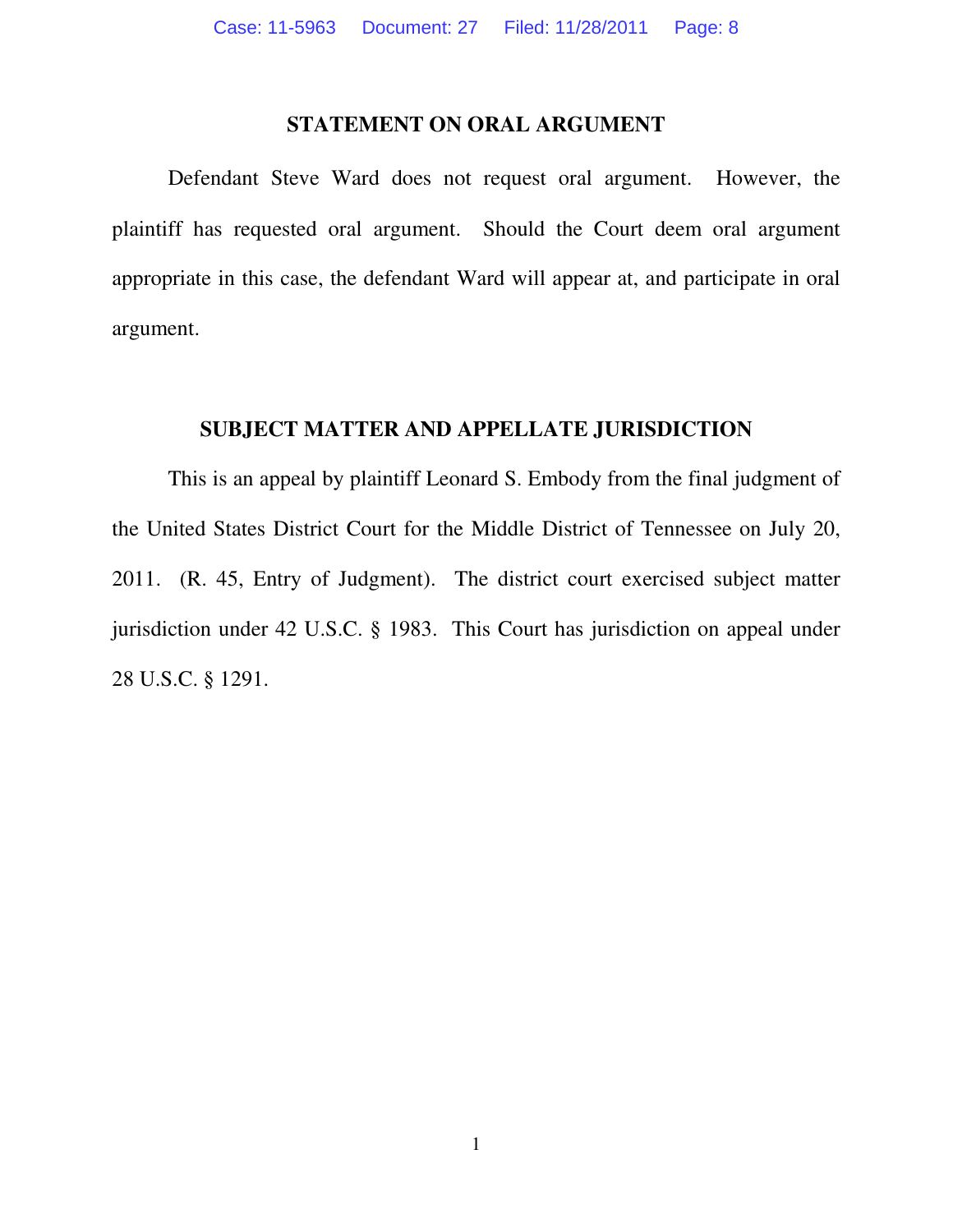#### **ISSUES PRESENTED ON APPEAL**

 I. Whether the district court correctly ruled that the defendant Tennessee Park Ranger Steve Ward, acted in an objectively reasonable manner under the Fourth Amendment by temporarily disarming the plaintiff Leonard Embody in a state park when Embody displayed an "AK-47" altered to resemble a toy while he was dressed in camouflage, and after park visitors had expressed alarm and concern for their safety.

 II. Whether the district court correctly ruled that the defendant Ward did not violate Embody's Second Amendment rights by temporarily disarming him, when state law governing handguns authorizes a law enforcement officer to disarm a permit holder if the officer reasonably believes it is necessary for the protection of the permit holder, the officer, or other individuals.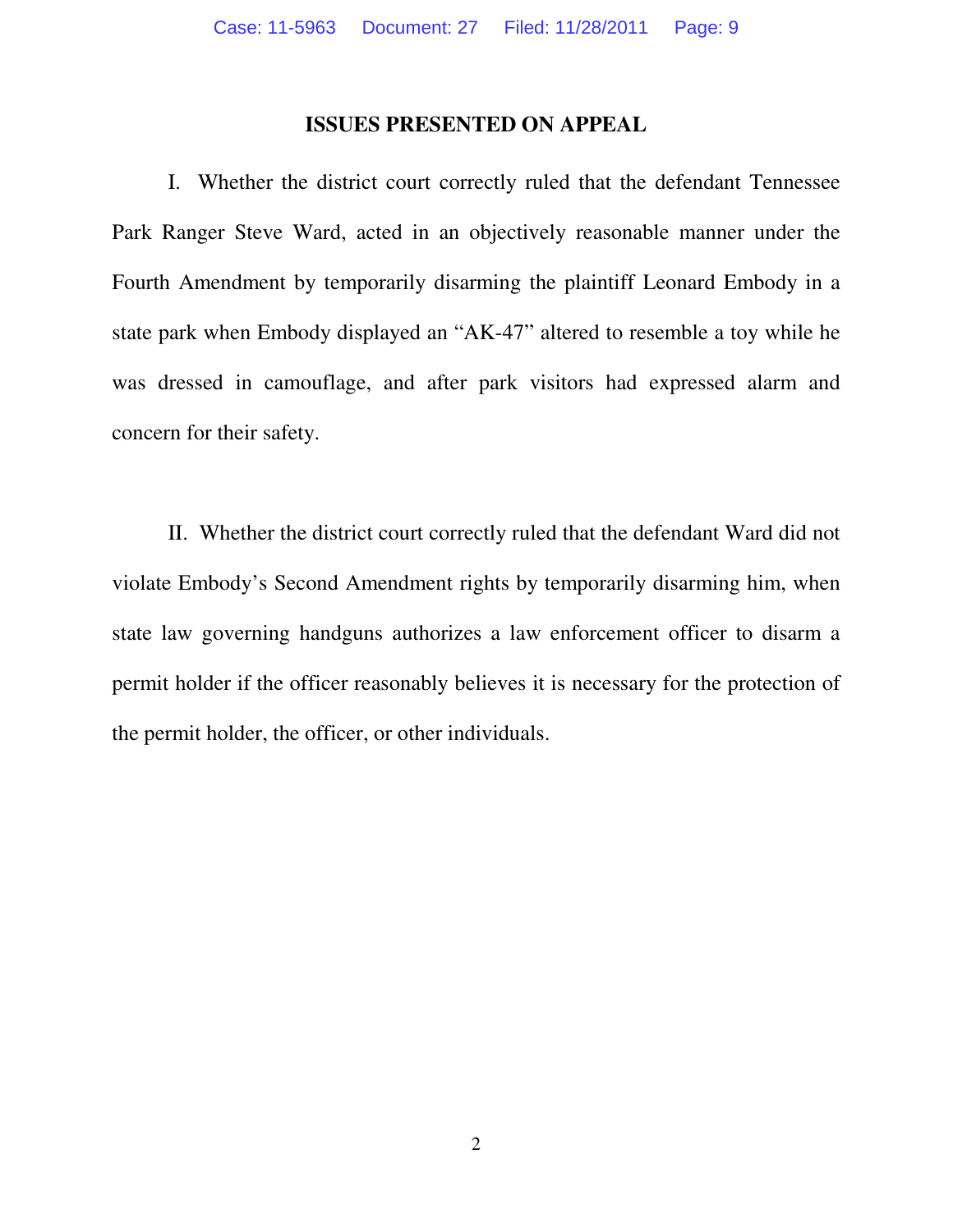#### **STANDARD OF REVIEW**

This Court reviews *de novo* a district court's grant of summary judgment. *Debusscher v. Sam's East, Inc.*, 505 F.3d 475, 478 (6th Cir. 2007). Summary judgment is proper when no genuine issue of material fact exists and the moving party is entitled to judgment as a matter of law. *Id. See* Fed. R. Civ. P. 56(c).

#### **STATEMENT OF THE CASE**

On February 8, 2010, the plaintiff Leonard Embody, filed a Complaint under 42 U.S.C. § 1983 against the defendant Steve Ward, a park ranger with the Tennessee Department of Environment and Conservation, in the United States District Court for the Middle District of Tennessee in Nashville, alleging violations of the Fourth Amendment to the United States Constitution.  $(R. 1, Complain).$ <sup>1</sup> District Court Judge William J. Haynes, Jr., presided over the case. Ward filed an Answer on February 26, 2010, denying the allegations. (R. 4, Answer). The parties entered a period of discovery.

 On November 2, 2010, Embody moved to amend the Complaint to add allegations under the Second Amendment. (R. 13, Motion to Amend). On November 9, 2010, the district court granted his motion, and Embody filed an

 $<sup>1</sup>$  References to the record will be designated as "R." followed by a description.</sup>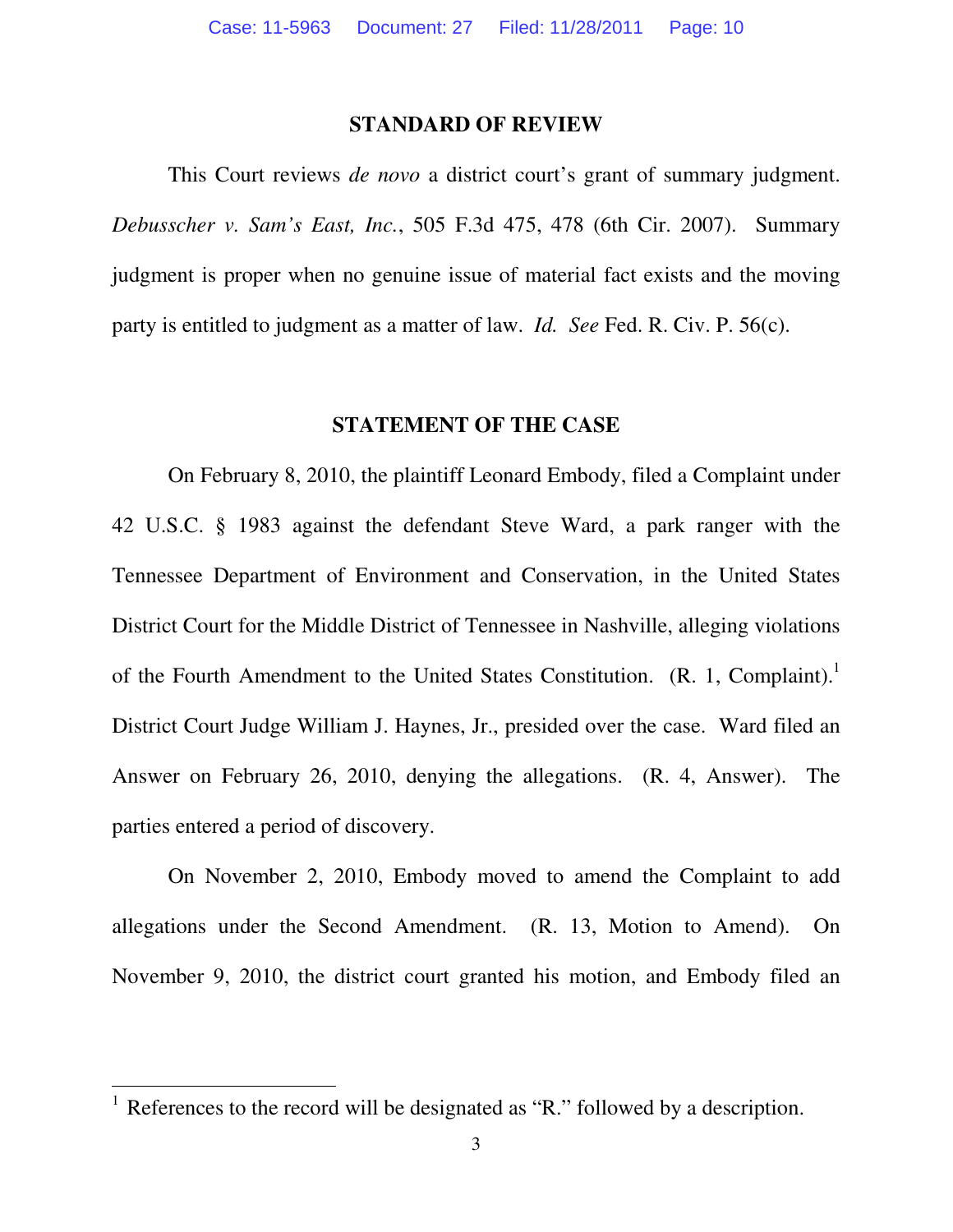Amended Complaint. (R. 14, Order Granting Motion to Amend; R. 15, Amended Complaint).

 Ward filed a Motion for Summary Judgment with attached exhibits, a Statement of Material Facts, and Memorandum of Law on November 30, 2010. (R. 16, Motion for Summary Judgment and exhibits 16-1 to 16-10); R. 17, Statement of Material Facts by Steve Ward; R. 18, Memorandum of Law). On November 30, 2010, Ward also filed a motion for leave to manually file an audio CD in support of his Motion for Summary Judgment. (R. 18, Motion for Leave to Manually File). The court granted this motion on December 3, 2010, and the audio CD was manually filed with the court on the same day. (R. 20, Order Granting Motion for Leave to Manually File; R. 21, Notice by Ward of Manual Filing of Audio CD and attached audio CD).<sup>2</sup>

 On December 15, 2010, Embody filed a Response to the Motion for Summary Judgment (R. 22). This included: Plaintiff's Responses to Ward's Statement of Materials Facts in Support of Summary Judgment (R. 22-3), a Memorandum of Law (R. 22-2), and Plaintiff's Statement of Material Facts. (R. 22-1). On December 16, 2010, Ward filed a Motion for Leave to File a Reply in Support of Motion for Summary Judgment. (R. 23, Motion for Leave to File

<sup>2</sup> Simultaneously with the filing of this brief, four copies of the audio CD are being sent by private overnight carrier to the Court and to opposing counsel.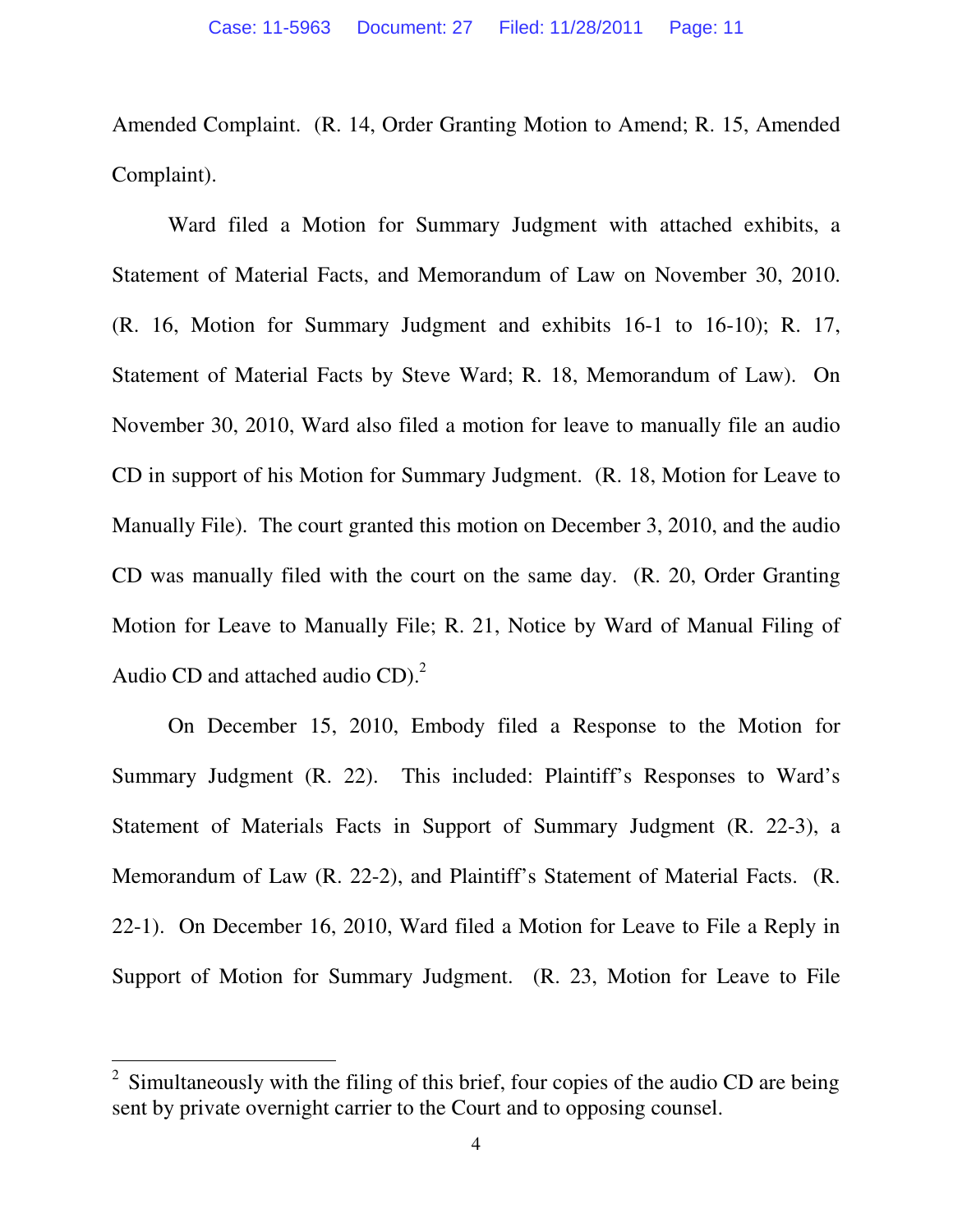Reply). The court granted this motion on December 20, 2010. (R. 24, Order Granting Motion for Leave to File Reply).

Ward then filed a Reply in Support of Motion for Summary Judgment on December 28, 2010. (R. 25, Reply in Support of Ward's Motion for Summary Judgment). The same day, December 28, 2010, Ward filed Responses to Plaintiff's Statement of Material Facts. (R. 26, Responses). Also on December 28, 2010, Ward filed a Notice of Amendment to his Responses to the Plaintiff's Statement of Material Facts, correcting an error to his responses in R. 26. (R. 27, Notice of Amendment).<sup>3</sup>

 On February 15, 2011, the district court issued an order continuing the trial date in this case pending the court's ruling on Ward's Motion for Summary Judgment. (R. 34, Order Continuing Trial). On July 13, 2011, the court directed Embody to clarify whether his complaint included a claim under the Second Amendment in addition to the Fourth Amendment claim. (R. 41, Order to Clarify). On July 18, 2011, Embody responded that he was making a Second Amendment claim. (R. 42, Plaintiff's Response to Order of the Court).

 On July 20, 2011, the district court entered an Order and Memorandum granting Ward's Motion for Summary Judgment and dismissing this case with prejudice. (R. 43, Memorandum of the Court; R. 44, Order). The clerk entered the

 $3$  The correction denied that Ranger Joshua Walsh ever pointed a shotgun at Leonard Embody or ordered him to put his weapon on the ground.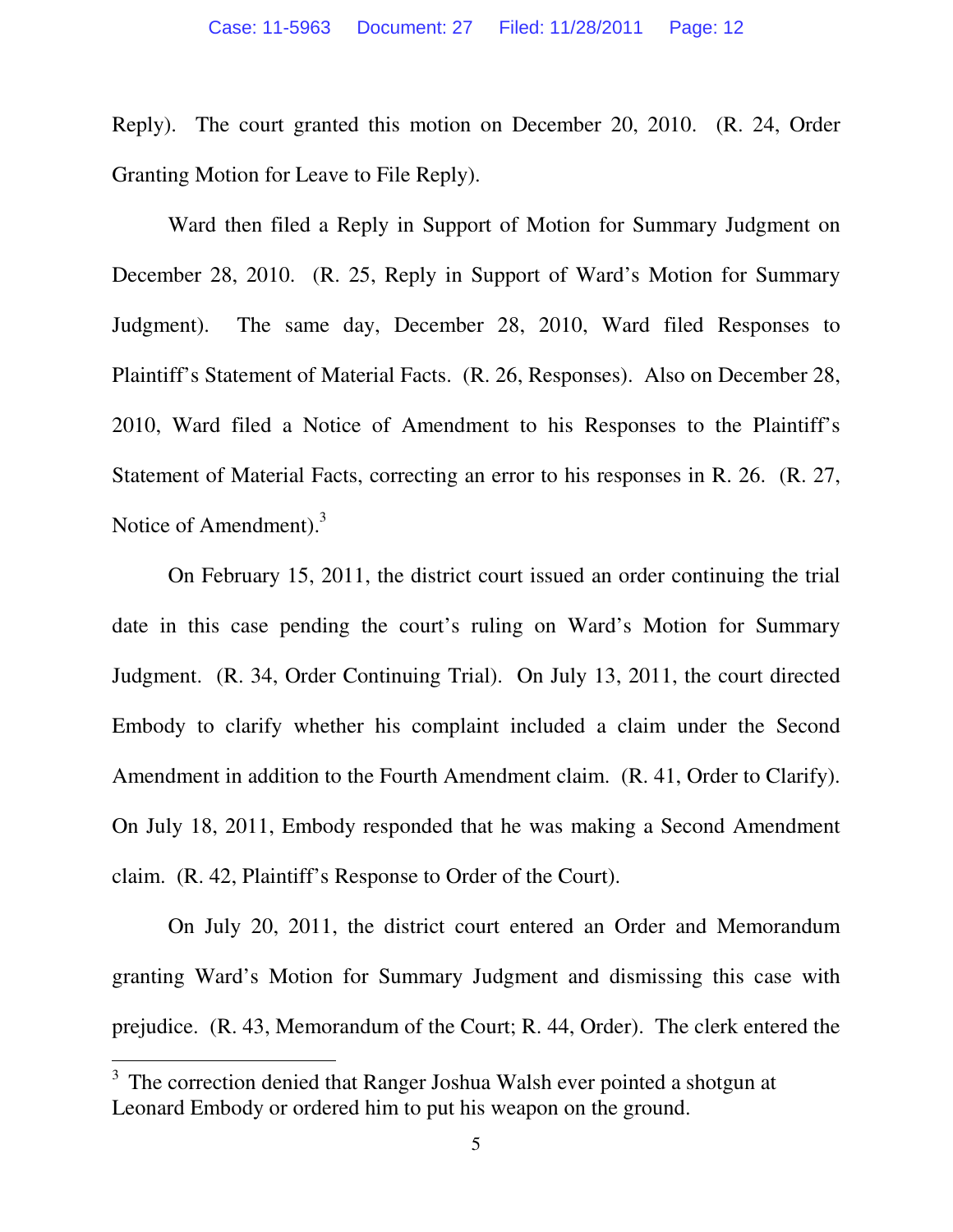Judgment the same day, July 20, 2011. (R. 45, Entry of Judgment). Embody filed a Notice of Appeal on August 9, 2011. (R. 46, Notice of Appeal).

#### **STATEMENT OF THE FACTS**

On Sunday afternoon, December 20, 2009, Leonard Embody, while dressed in camouflage, carrying what would later be determined to be an AK-47 pistol in a sling,<sup>4</sup> entered Radnor Lake State Natural Area ("Radnor Lake"),<sup>5</sup> a popular park in Nashville, Tennessee, turned on a tape recorder, and proceeded to walk on the trails. (R. 22-3, Plaintiff's Response to Defendant's Statement of Material Facts in Support of Ward's Motion for Summary Judgment, ¶ 1). Embody's weapon was fully loaded with 30 rounds in the magazine and a round in the chamber. (*Id.*, ¶ 6).

 Just days before this, Embody had painted orange the tip of the AK-47's barrel, or "barrel nut." (*Id.,¶*¶ 2-3). Federal law requires any toy, look-alike, or imitation firearm to have a blaze orange plug inserted in the muzzle end of the barrel. *See* 15 U.S.C. § 5001 (b)(1).

 Embody anticipated that a ranger would stop him and ask about the weapon. (*Id.*, ¶ 7). When Park Ranger Joshua Walsh encountered him, Walsh initially was

l

<sup>4</sup> Photographs of Embody's weapon were taken later that day by defendant Ward. (R. 16-8, Ward affidavit, ¶ 2 and photo exhibits 1-3).

<sup>5</sup> Radnor Lake is one of the state parks and natural areas governed by the Tennessee Department of Environment and Conservation.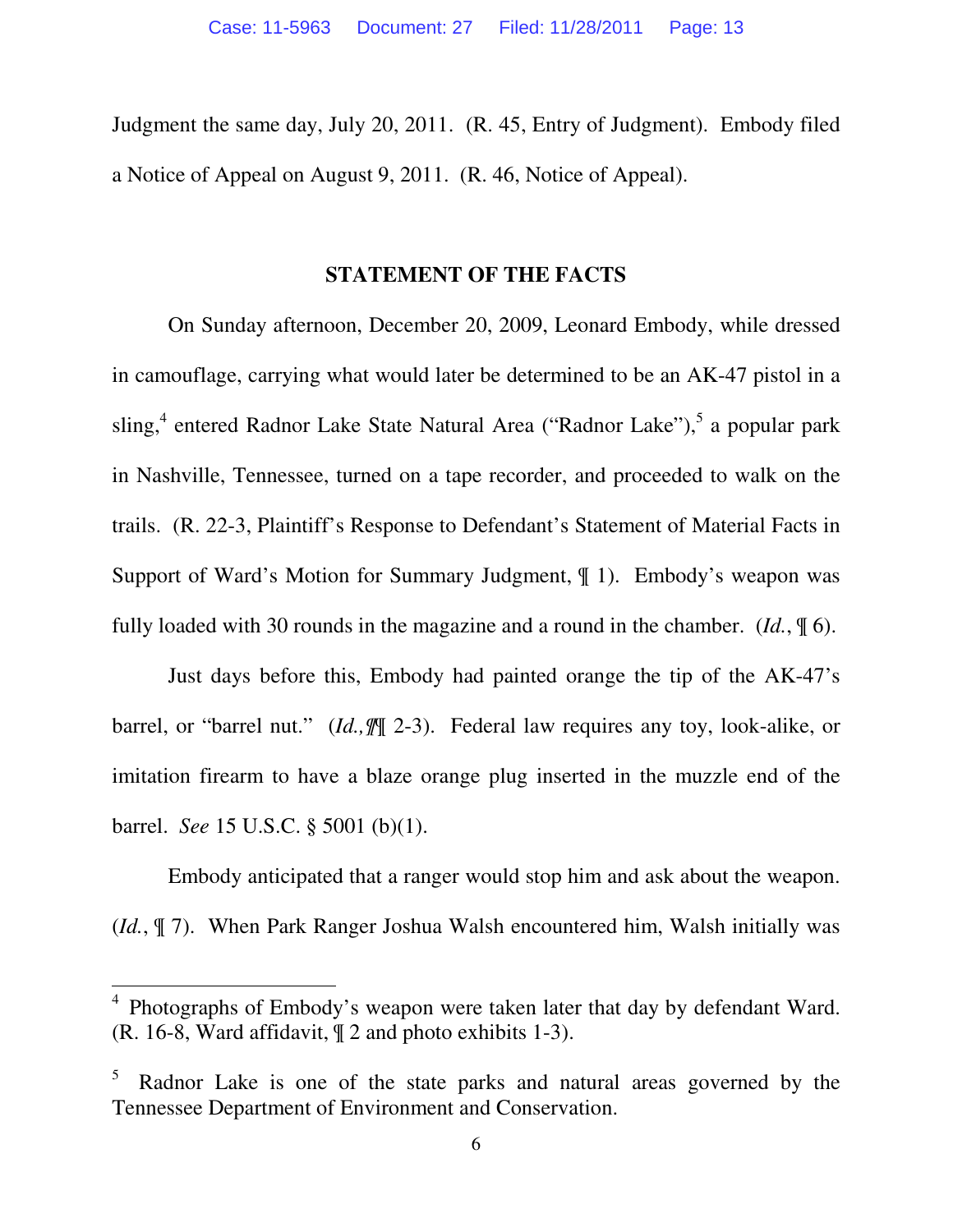unsure that the weapon was real because of the orange barrel tip. (*Id.*, ¶ 4; R. 16-2, Walsh deposition, pp. 4-5, 7). Walsh determined that Embody had a handgun permit. (R. 16-2, Walsh deposition, pp. 7-8).

 Embody recorded his discussion with Ranger Walsh. (R. 22-3, ¶ 9; R. 16-1, Embody deposition, exhibit 5: CD Recording by Leonard Embody, 12/20/01 (hereinafter "Recording")).<sup>6</sup> Embody told Walsh and a passerby that he was carrying a real AK-47. (R. 22-3, ¶ 5; Recording). Walsh stated, "Technically it's a handgun, but I don't know why you need it out here." (*Id.*,  $\parallel$  8; Recording). Shortly after this, Ranger Walsh said to Embody, "I'm pretty sure an AK-47 is not a handgun." (*Id.*, ¶ 8; Recording).

 During this discussion between Embody and Walsh, a visitor walking by held his hands up, got to the side of the road, and asked if it was a real weapon. (*Id.*, ¶ 10). Walsh could tell that the visitor was not joking and was feeling

<sup>6</sup> At the beginning of the recording, Embody stated that it is Radnor Lake, December 20, 2009. There is then about a 28-minute interlude while Embody continued walking. The discussion with Ranger Walsh is toward the end of the recording, about seven-eighths of the way through it.

Four copies of the Embody CD recording are being sent by private overnight carrier to the Court and to parties on the Certificate of Service simultaneously with the filing of this brief.

In the district court, defendant Steve Ward filed a motion for leave to manually file the audio CD in support of his motion for summary judgment. (R. 19, Motion to Manually File Audio CD, 11/30/10). The district court granted Ward's motion. (R. 20, Order Granting Motion to Manually File Audio CD, 12/03/10). Ward then filed the audio CD with the District Court. (R. 21, Notice of Manual Filing of Audio CD, 12/03/10).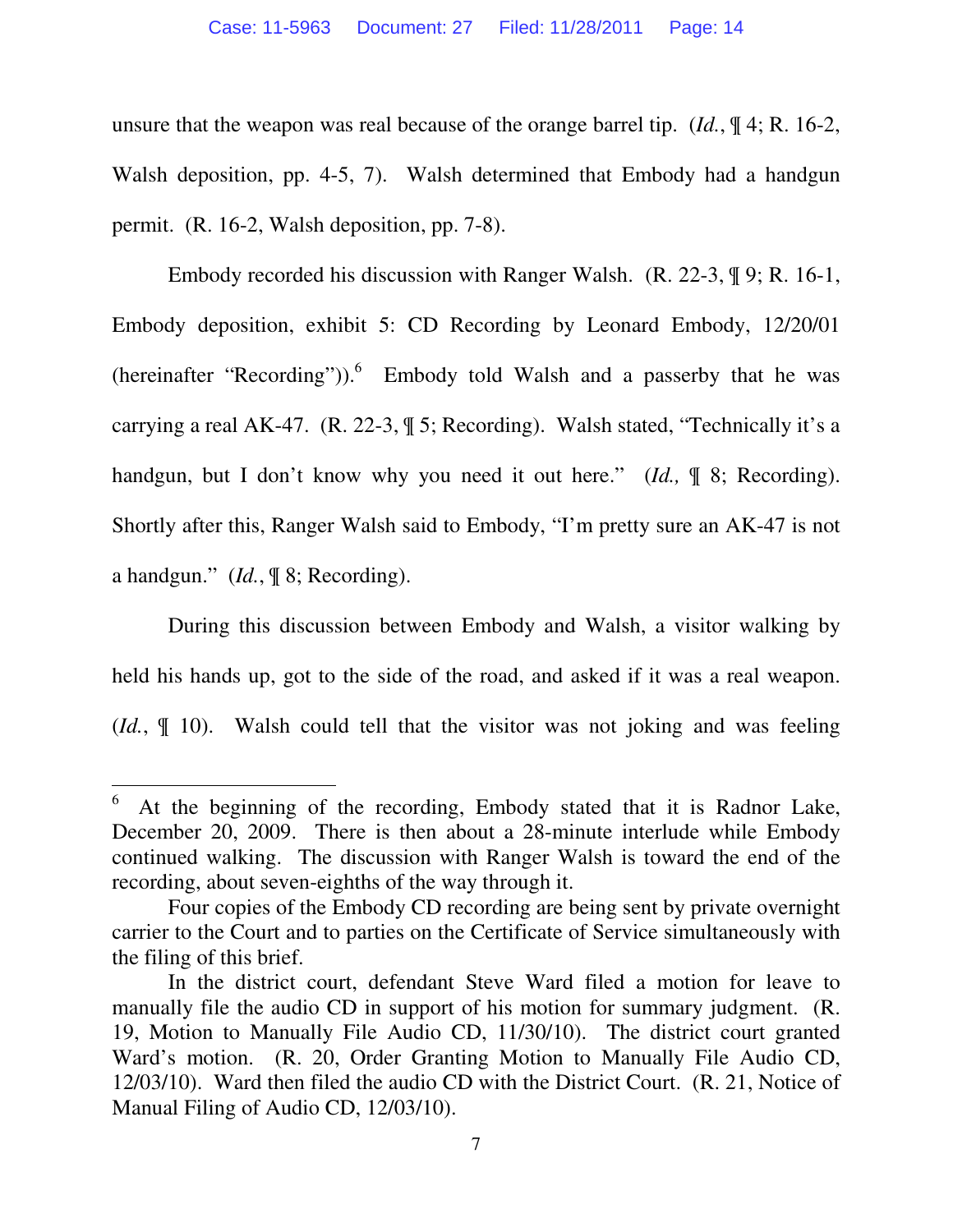threatened. (*Id.*, ¶ 11). As Walsh was following Embody, several other visitors stopped Walsh to tell him about a man with a weapon and to express their concern. (*Id.*, ¶12).

 Walsh called his supervisor, Park Ranger Steve Ward, a law enforcement officer and the Radnor Lake Manager, at home. Walsh told Ward that there was a man on the trail with a weapon that Walsh thought was an airsoft (toy) gun, that the tip of the barrel was painted orange, but that the man had said it was real and that it was an AK-47. (*Id.*, ¶ 13). It was standard operating procedure to call an off-duty ranger only when there was an emergency, and Ward could tell by the tone of Walsh's voice that Walsh was very concerned. (*Id.*, ¶¶ 14, 15). While Ward was on the phone with Walsh, an elderly couple started beating on the door of Ward's house to tell him that there was a man on the road with an assault rifle. (*Id.*, ¶ 16).

 Ranger Ward instructed Walsh to back off of the situation with Embody and to call the police. (*Id.*, ¶ 17). Walsh then followed Embody and kept Ward updated by phone about where Embody was headed and what he was doing. (*Id.*, ¶18).

 Ward's priority was to get to Ranger Walsh. (*Id.*, ¶ 19). On the way, Ward called his supervisor, Chief State Park Ranger Shane Petty, to tell him about the situation. (*Id.*, ¶¶ 20-21). From the description of the weapon, Petty did not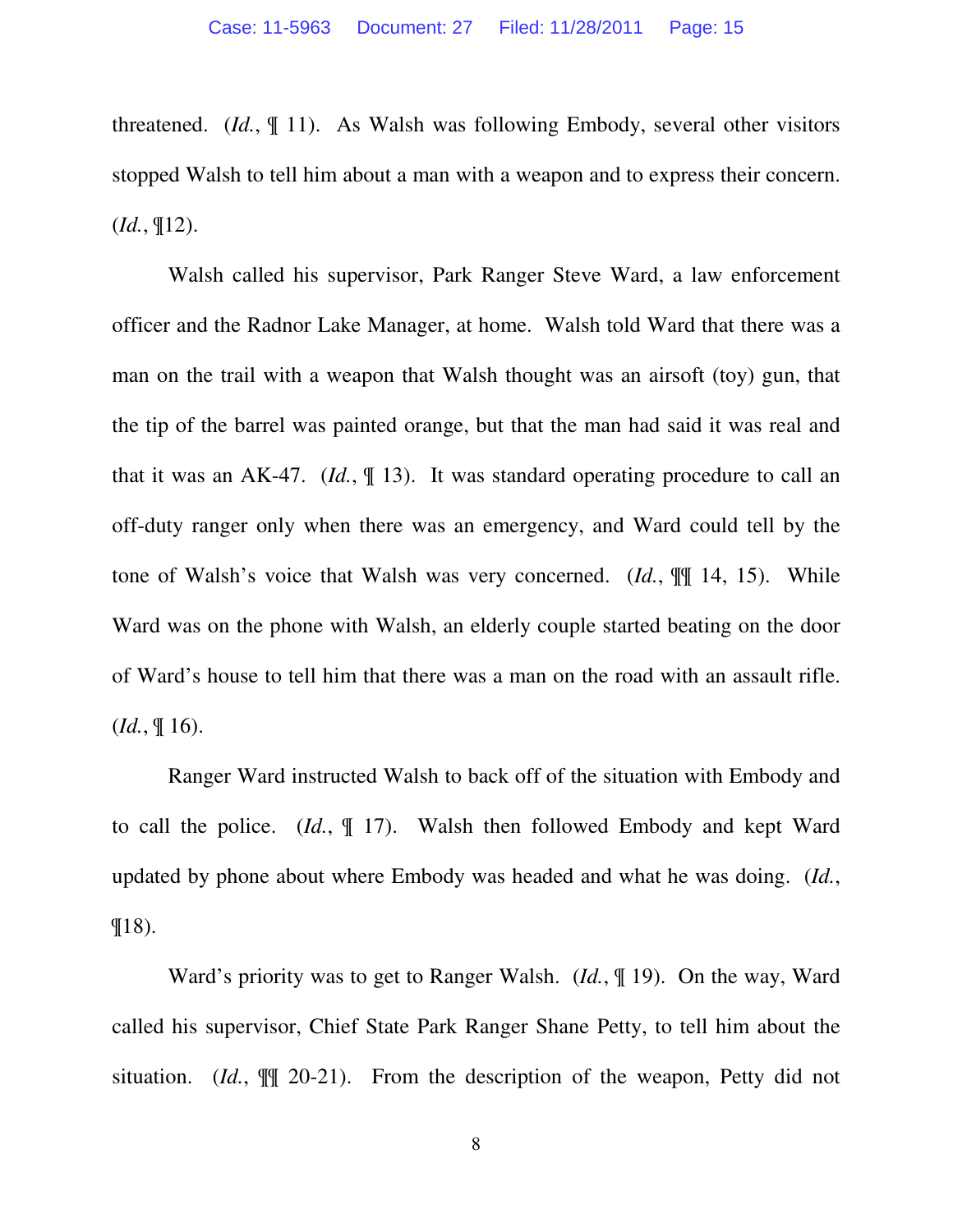believe it was a valid handgun. (*Id.*, ¶ 23). Petty and Ward agreed that Ward should do a "felony take down" of the man, that is, with Ward initiating the stop by display of his weapon. (*Id.*, ¶ 24). Petty contacted Assistant Commissioner Michael Carlton, also a law enforcement officer, to advise him of the situation at Radnor Lake and of the plan of action. (*Id.*, Exh. 7, Petty Affidavit, ¶ 7)

 Steve Ward pulled up into the west parking lot at Radnor Lake, where Embody was standing near his car with the weapon positioned across his chest. (*Id.*, ¶¶ 26-27). With his shotgun pointed at Embody, Ward told Embody to put the weapon down and to lie down on the ground. (*Id.*,  $\mathbb{I}$  28-29).

 Embody complied; Ward searched Embody and then allowed him to get up. (*Id.*, ¶ 30). Ward did not handcuff Embody. (*Id.*, ¶ 31). He allowed Embody to use his cell phone and to make calls. (*Id.*, ¶ 32). Ward did not place Embody under arrest and never told any other police officer to arrest him. (*Id.*, ¶¶ 33-34).

 Embody had come to Radnor Lake twice before in the Fall of 2009 carrying a Smith & Wesson revolver in a holster. (*Id.*, ¶ 35). During one of those visits, Ranger Ward had stopped him, reviewed his permit, talked with him briefly, and then walked away. (*Id.*, ¶ 36). But on December 20, 2009, Ward did not realize it was the same person at first. (*Id.*, ¶37).

 Officers from the Metropolitan Nashville Police Department ("Metro Police") arrived as Ward was patting down Embody. (*Id.*, ¶ 38). Both the Metro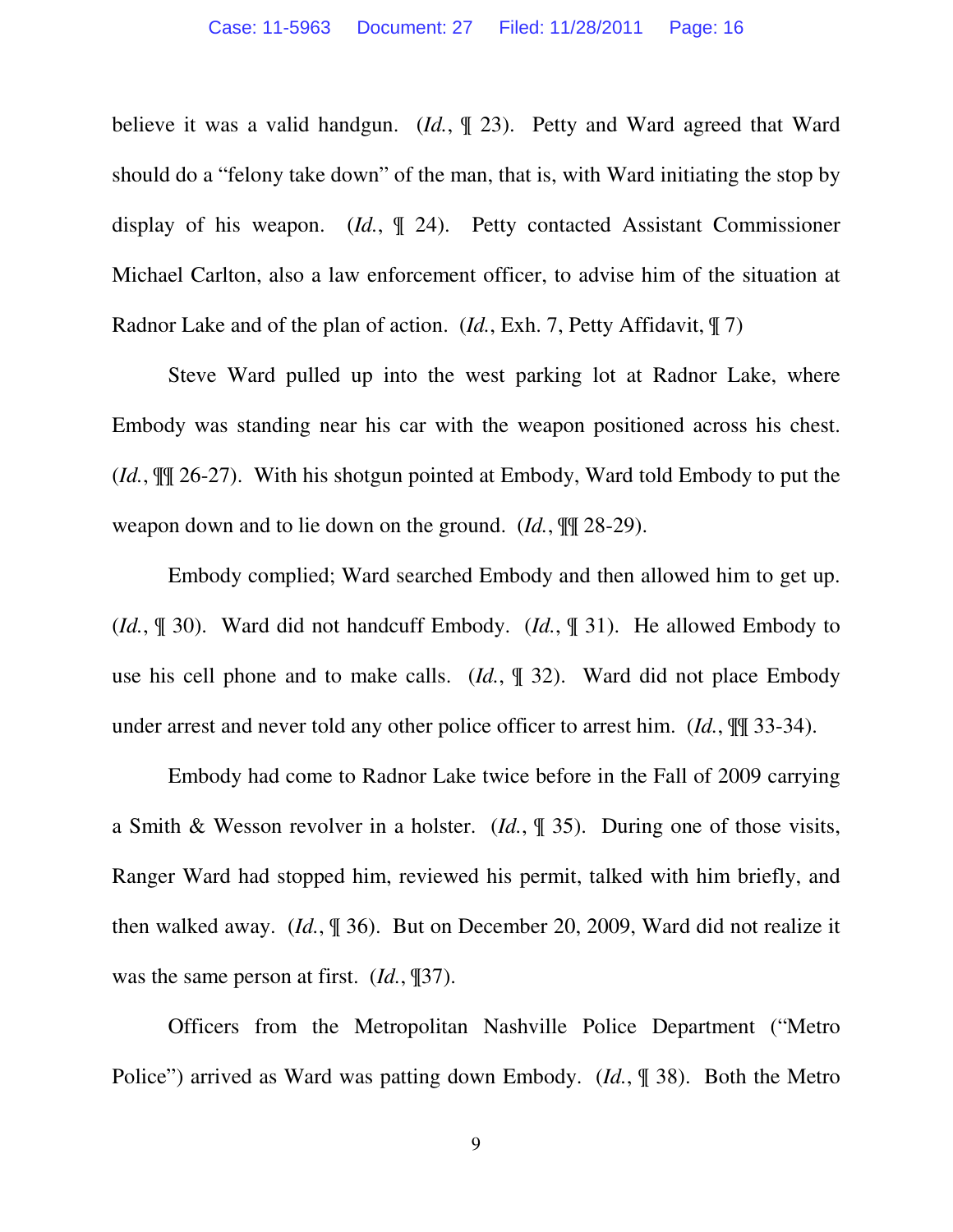Police and the Tennessee park rangers have law enforcement jurisdiction over Radnor Lake. (*Id.*, ¶ 39). The Metro Police had technological capabilities for doing a weapons check that the park rangers did not have. (*Id.*, ¶ 40).

 Ward told the police that he was concerned that the weapon was illegal. (*Id.*, ¶ 42). Ward then told Embody that he would need to wait there while they determined whether the weapon was legal. (*Id.*, ¶ 44). Ward photographed Embody's weapon, sling and ammunition that day. (*Id.*, ¶ 45; *see also* R. 16-8, Ward Affidavit, ¶ 2 and photo exhibits 1-3).

 The Metro Police, in the course of researching the weapon, contacted the United States Bureau of Alcohol, Tobacco and Firearms ("ATF); the ATF later advised that the weapon was manufactured as a pistol and that it met federal requirements for a pistol or handgun. (*Id.*, ¶ 49). After receiving this information, Ward then returned the weapon to Embody. (*Id.*, ¶ 50). The incident, including investigation lasted about two and a half hours, from 4:30 to 7:00 p.m. (*Id.*, ¶ 46). Embody agrees that during the investigation, Ward and the police were calm, courteous, and respectful. (R. 16, Exh. 1, Embody dep., pp. 63-64).

 Embody filed complaints with the Metro Police Department and the Tennessee Department of Environment and Conservation. (R. 22-3, ¶¶ 51-52). The Metro Police Department investigated and concluded that the police had followed the established policy, rules, and procedure. (*Id.* ¶ 51). Department of

10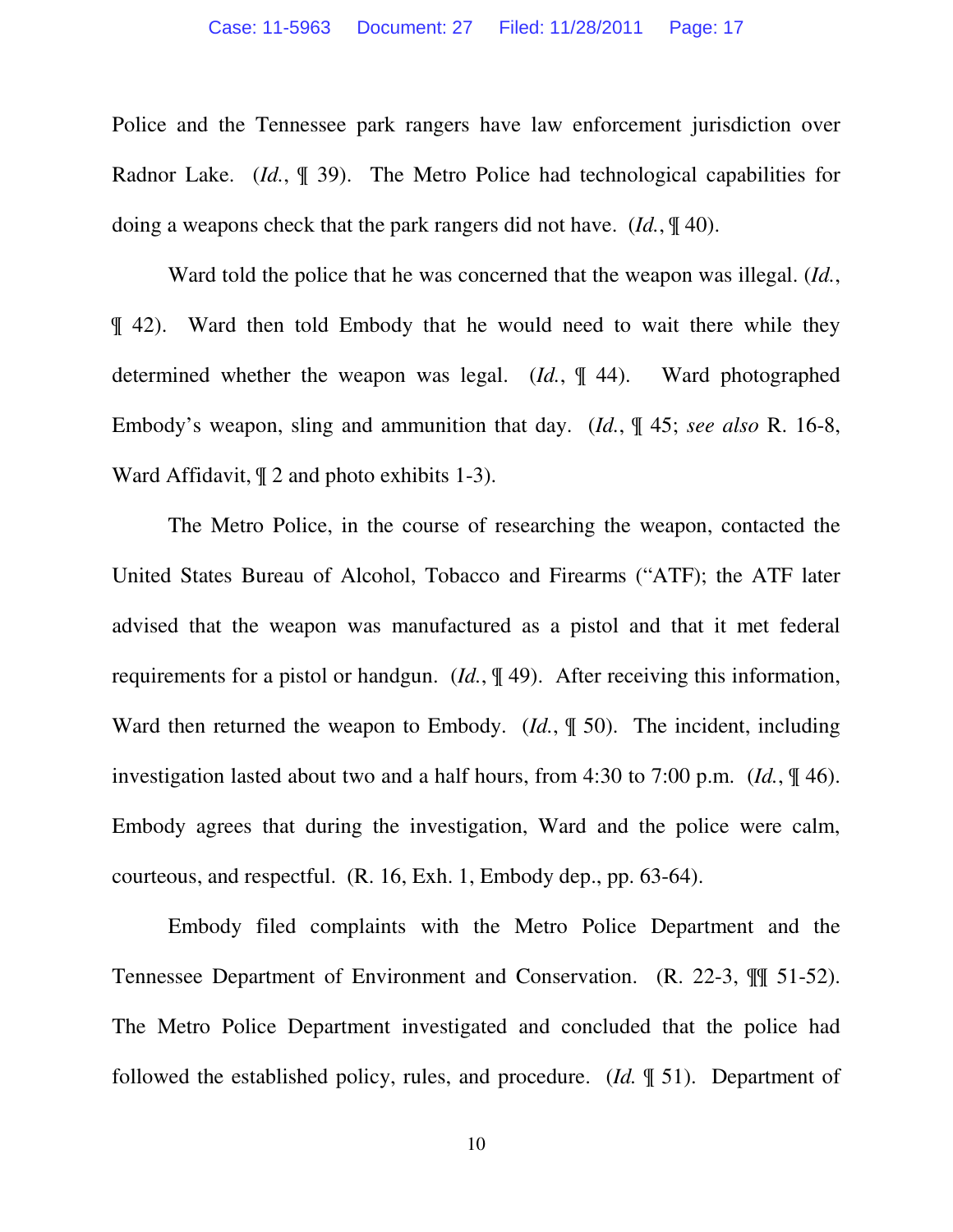Environment and Conservation Assistant Commissioner Michael Carlton also investigated and concluded that Embody's complaint was unfounded. (*Id.*, ¶ 52). Carlton further found that Ward had probable cause to believe that Embody was in violation of Tenn. Code. Ann. § 39-17-1307 for illegal possession of a weapon, because the AK-47 semi-automatic weapon had been altered to resemble a toy for unknown reasons. (*Id.*, ¶ 53).

 Six months before this incident, the Tennessee General Assembly had passed a law allowing persons with handgun permits to carry handguns into state parks and natural areas. *See* 2009 Tenn. Pub. Acts ch. 428 (codified as Tenn. Code Ann. § 39-17-1311(b)(1)(H), and popularly known as the "guns in parks" law). While it is a criminal offense to carry a weapon in a state park, the law creates an exception for

> persons possessing a handgun, who are authorized to carry the handgun pursuant to § 39-17-1351 while within or on a public park, natural area, historic park, nature trail, campground, forest, greenway, waterway or other similar public place that is owned or operated by the state, a county, a municipality or instrumentality thereof, except as otherwise provided in subsection  $(d)$ .<sup>7</sup>

*Id.* 

<sup>&</sup>lt;sup>7</sup> Tenn. Code Ann. § 39-17-1311(d) permits municipalities and counties to continue to prohibit handguns in their parks.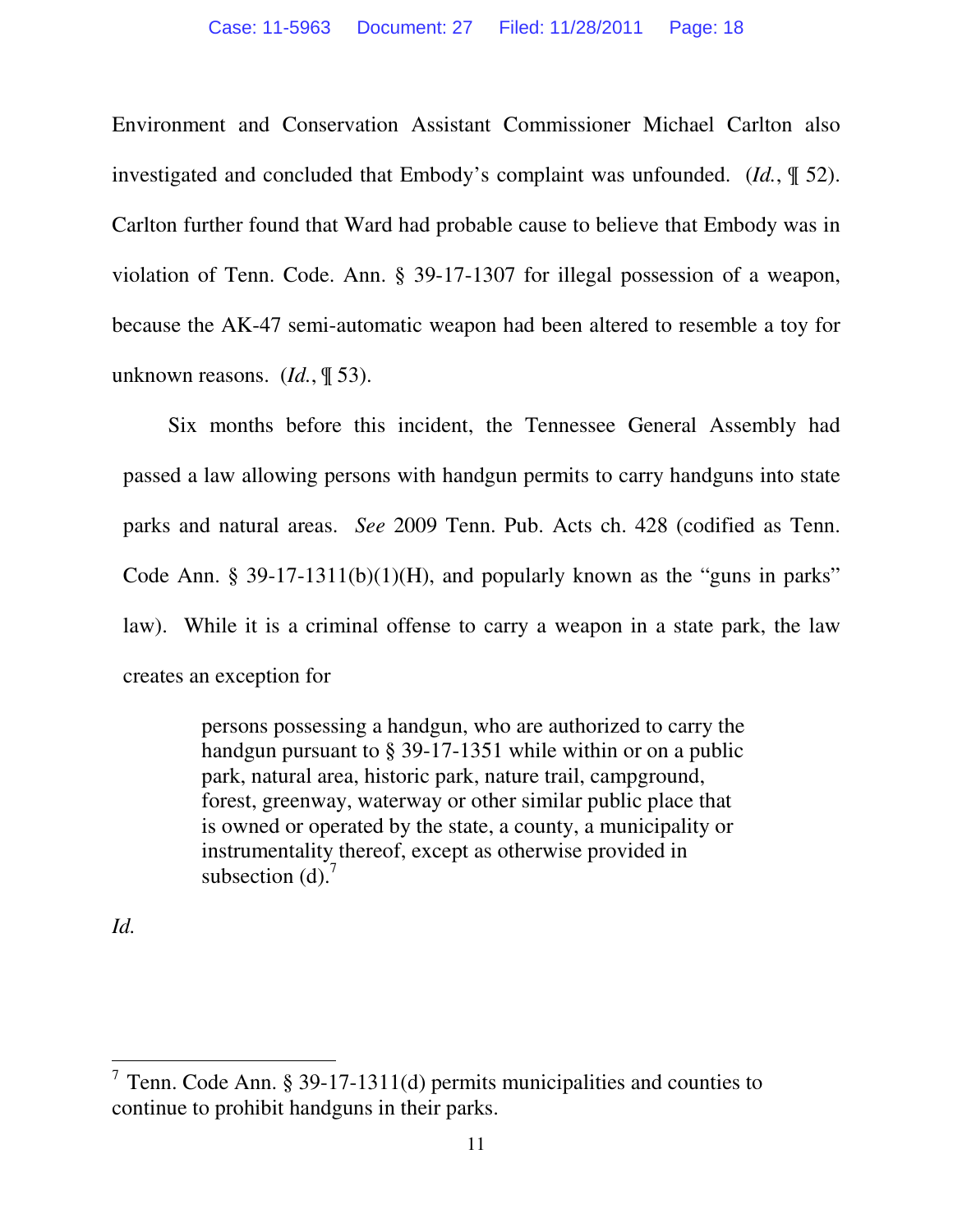Under Tenn. Code Ann. § 39-11-106(16), a "handgun" is "any firearm with a barrel length of less than twelve inches (12") that is designed, made or adapted to be fired with one (1) hand." Embody testified in his deposition that the weapon he was carrying on December 20, 2009, was a "Draco AK-47 pistol," with a barrel length of eleven and a half inches  $(11 \frac{1}{2})$ .  $(R.16-1, \text{Embody})$ deposition at 71-72).

#### **SUMMARY OF ARGUMENT**

 The district court correctly applied the analysis for qualified immunity when it determined that Park Ranger Steve Ward did not violate Leonard Embody's rights under the Fourth Amendment. The court found that Ward acted with reasonable suspicion in stopping Embody pursuant to Tenn. Code Ann. § 39-17- 1351(t), which authorizes him as a law enforcement to detain a handgun-permit holder carrying a handgun in a state park when he reasonably believes it is necessary for the protection of the permit holder, the officer, or another individual or individuals. Here, Embody was carrying a questionable AK-47 that had been altered to resemble a toy, was dressed in camouflage, and was frightening other park visitors with his appearance and weapon.

 Further, Ward's display of his own weapon when stopping Embody did not violate Embody's constitutional rights. Ward had consulted with his superior law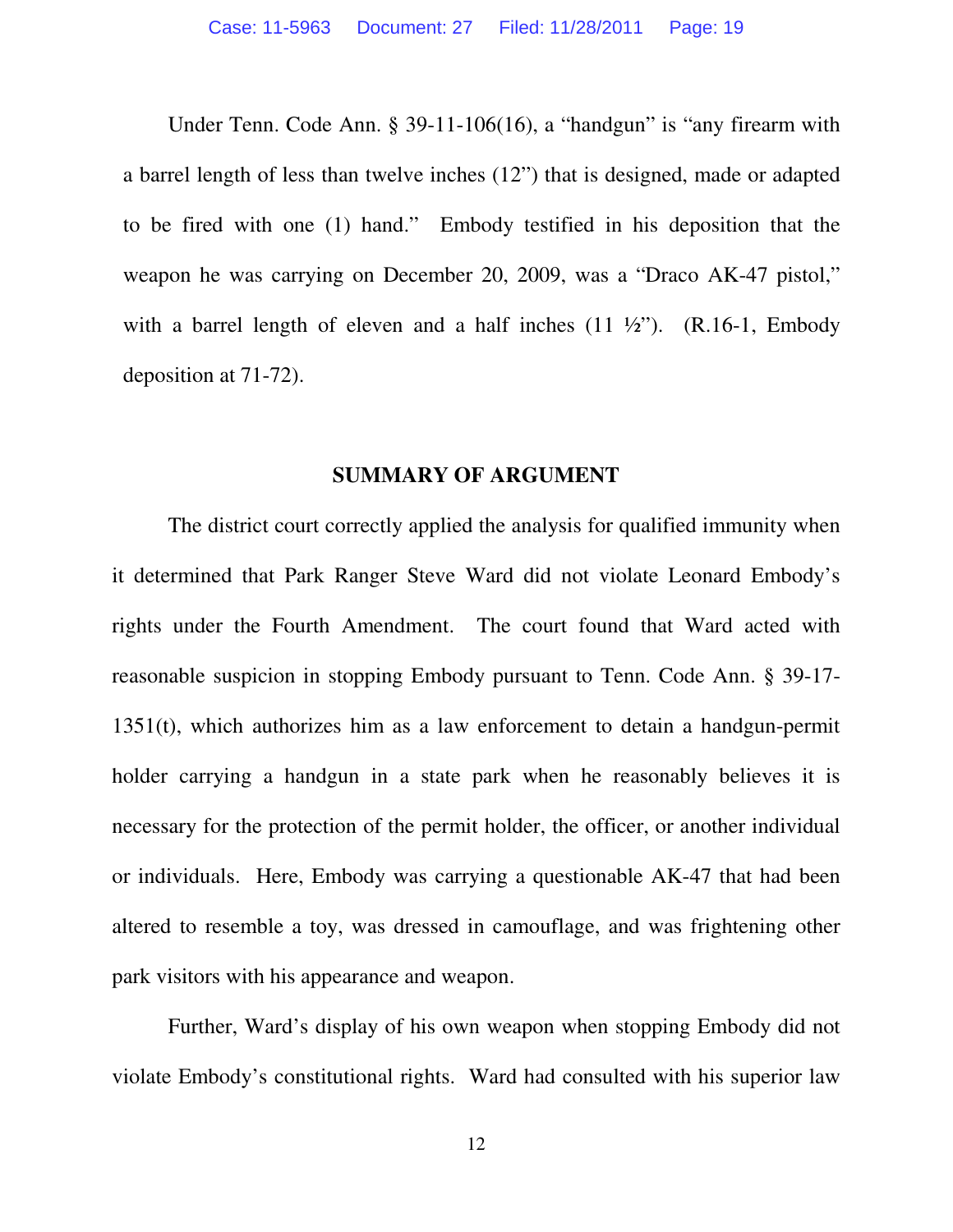enforcement officers before taking any action. His immediate superior did not believe the weapon was a valid handgun, and together, Ward and his superior concluded that the right plan of action was to detain the individual through a "felony take down" with the stop initiated by Ward's weapon. Ward's display of force lasted only as long as was necessary to ensure that Embody complied with Ward's order to put the weapon on the ground and to lie down on the ground. After Ward checked for weapons, he allowed Embody to stand and to use his cell phone. He did not put him in handcuffs or place him under formal arrest. After the Metropolitan Nashville Police, who had responded to the scene, ran a weapons check and consulted with the Bureau of Alcohol, Tobacco and Firearms, and after this investigation showed that Embody's weapon was a legal handgun, Ward returned the weapon to Embody and allowed him to leave.

 The district court also correctly ruled that Ward's actions did not violate the Second Amendment. Embody does not challenge the constitutionality of Tenn. Code Ann. § 39-17-1351(t), that authorized Ward to detain a permit holder when he reasonably believes it is necessary for his own safety or the safety of others. The district court had determined already that Ward had reasonable grounds for exercising that authority. The court also correctly found that Embody did not have an independent right to carry his weapon in the state park under the Second Amendment.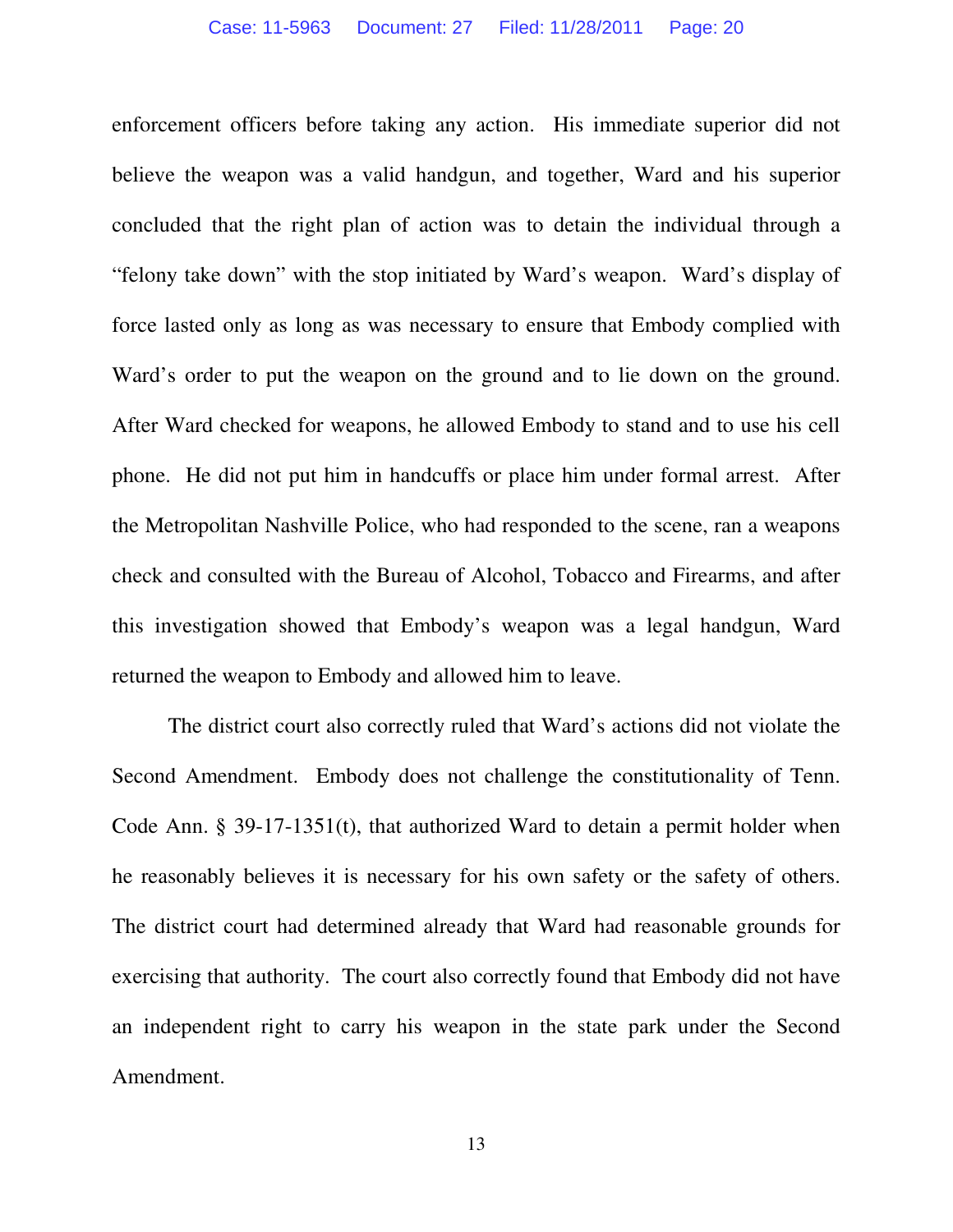#### **ARGUMENT**

### **I. THE DISTRICT COURT CORRECTLY RULED THAT DEFENDANT TENNESSEE STATE PARK RANGER STEVE WARD ACTED IN AN OBJECTIVELY REASONABLE MANNER UNDER THE FOURTH AMENDMENT BY TEMPORARILY DISARMING LEONARD EMBODY IN A STATE PARK.**

### **A**. **The doctrine of qualified immunity protects Steve Ward as to Embody's Fourth Amendment claim. Qualified Immunity protects a law enforcement officer from personal liability in the performance of discretionary functions.**

 Government officials, including police officers, are immune from civil liability unless in the course of performing their discretionary functions they violate the plaintiff's clearly established constitutional rights. *See Harlow v. Fitzgerald*, 457 U.S. 800, 818 (1982); *Hills v. Kentucky*, 457 F.3d 583, 587 (6<sup>th</sup> Cir. 2006) . Qualified immunity balances two important interests: the need to hold public officials accountable when they exercise power irresponsibly, and the need to shield officials from harassment, distraction, and liability when they perform their duties reasonably. *Pearson v. Callahan*, 129 S.Ct. 808, 815 (2009).

 In the present case, the district court applied the two-step inquiry described in *Saucier v. Katz*, 533 U.S. 194 (2001), for determining whether a law enforcement officer is entitled to qualified immunity. (R. 43, Memorandum at 12). Under this inquiry, the first question is whether any constitutional violation was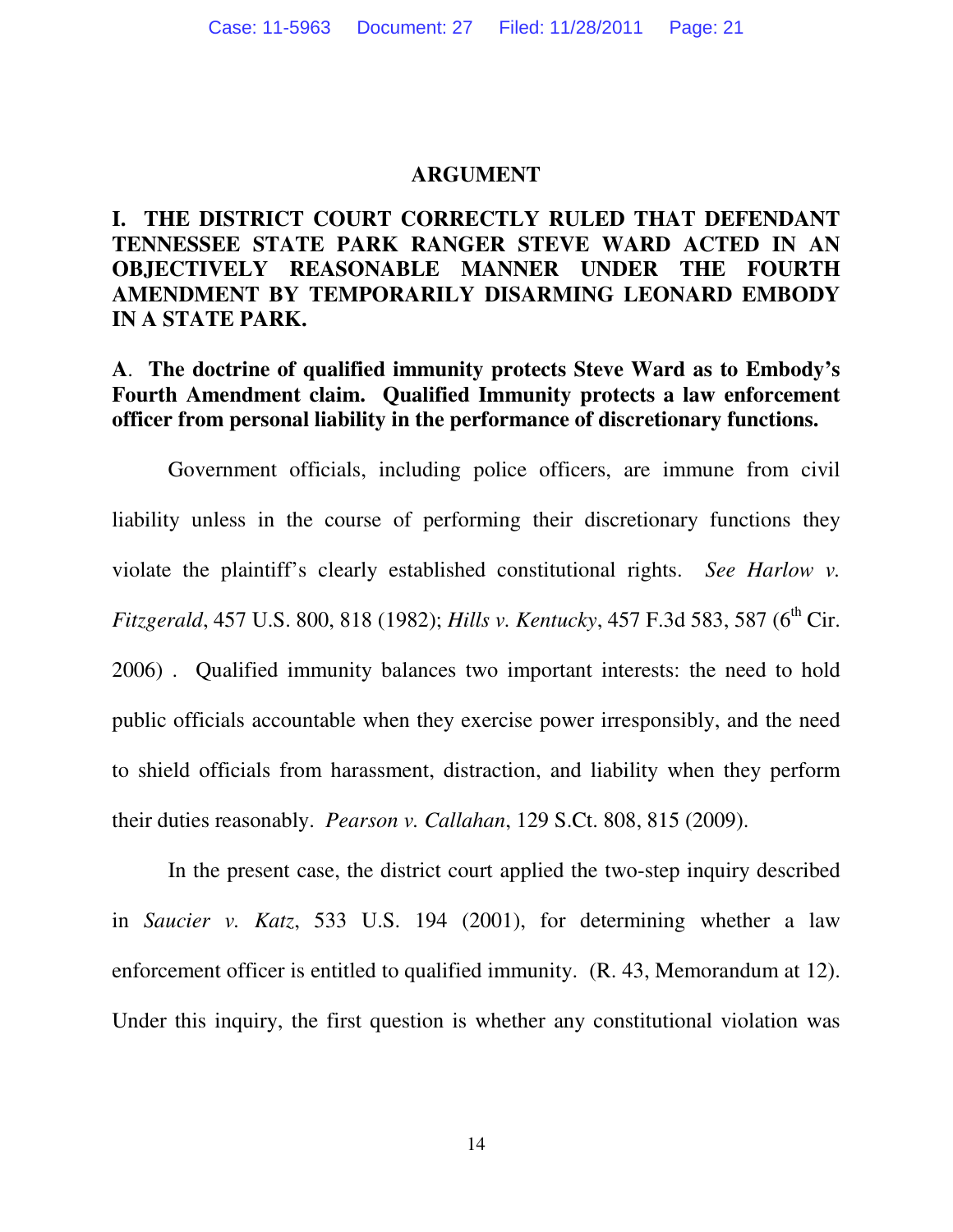committed; if so, the next question is whether that right was clearly established at the time of the violation. 533 U.S. at 201.

 As the district court's Memorandum reflects, courts have the discretion to decide which of the two *Saucier* questions in the qualified immunity inquiry should be addressed first in light of the circumstances in the particular case at hand. (R. 43, Memorandum at 13, citing *Pearson,* 129 S.Ct. at 818). However, the core analysis in *Saucier* remains. *See Jones v. Byrnes*, 585 F.3d 971, 976 (6th Cir. 2009). The district court concluded that the appropriate inquiry in this case was to determine whether Ward violated Embody's rights under the Fourth Amendment.<sup>8</sup> (R. 43, Memorandum at 13). The court ultimately held that Ward had not violated Embody's rights, and it dismissed this case. (*Id.*).

# **B. The District Court correctly held that Steve Ward had not violated Embody's Fourth Amendment rights.**

### **1.** *An investigatory stop is permissible under the Fourth Amendment when a law enforcement officer has reasonable suspicion of criminal activity.*

 The Fourth Amendment to the United States Constitution provides that "the right of persons to be secure in their persons, houses, papers, and effects, against unreasonable searches and seizures, shall not be violated. U.S. Const., amend 4;

<sup>8</sup> The district court applied the same *Saucier* analysis as to whether Ward violated Embody's rights under the Second Amendment. (R. 43, Memorandum at 13. The district court found no violation. (R. 43, Memorandum at 17).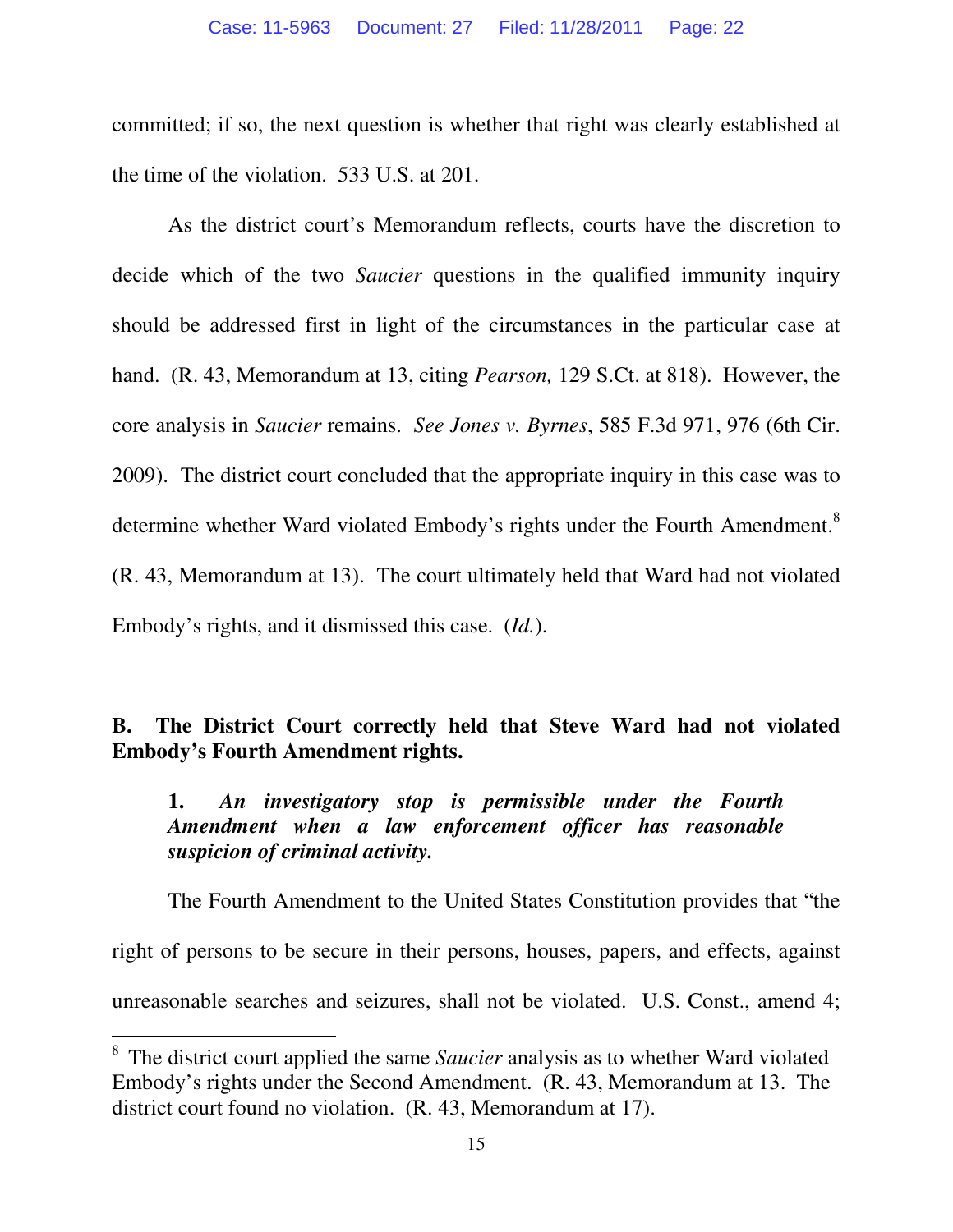*Terry v. Ohio*, 392 U.S. 1, 9 (1968). The Constitution does not forbid all searches and seizures – only unreasonable searches and seizures. *Terry*, 392 U.S. at 9. The interest in effective crime prevention and detention "underlies the recognition that a police officer may in appropriate circumstances and in an appropriate manner approach a person for purposes of investigating possibly criminal behavior even though there is no probable cause to make an arrest." *Terry*, 392 U.S. at 22.

 Investigatory stops and seizures are analyzed under the Fourth Amendment, which plainly does not mandate perfection on the part of the law enforcement officer or require that only actual criminals be detained. *Terry*, 392 U.S. at 9. An investigatory stop is permissible if supported by an officer's "reasonable suspicion" that criminal activity is afoot. *United States v. Arvizu*, 534 U.S. 266, 273 (2002). "Reasonable suspicion" requires more than a "mere hunch" but is satisfied by a likelihood of criminal activity less than probable cause. *Dorsey v. Barber*, 517 F.3d 389, 395 (6th Cir. 2008). In determining whether the officer acted reasonably, due weight must be given to the specific reasonable inferences that the officer is entitled to draw from the facts in light of the officer's experience. *Terry*, 392 U.S. at 27. "[T]he issue is whether a reasonably prudent man in the circumstances would be warranted in the belief that his safety or that of others was in danger." *Id.* Reasonable suspicion is measured by "all the information available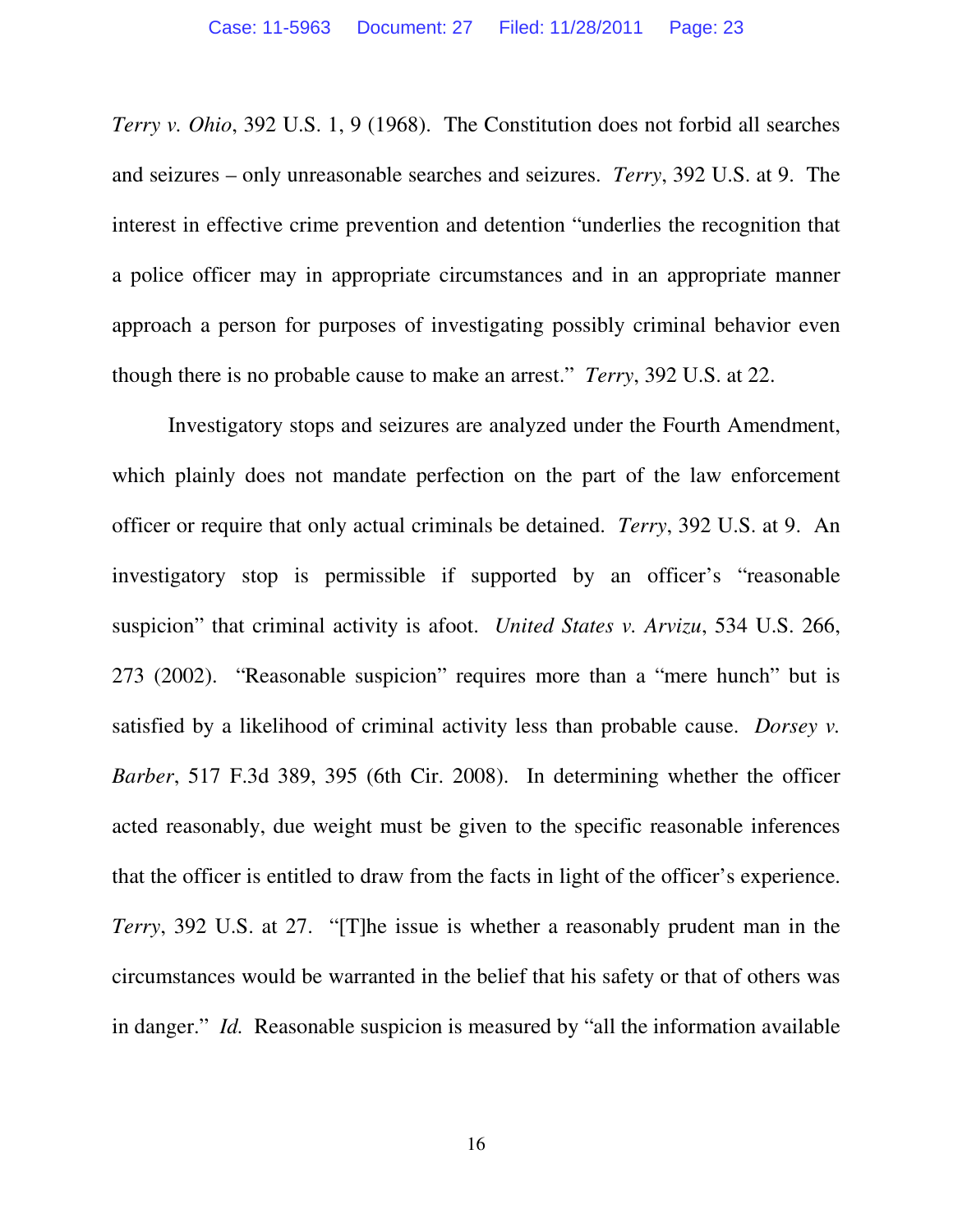to law enforcement officials at the time." *Feathers v. Aey*, 319 F.3d 843, 849 (6th Cir. 2003).

### *2. The District Court did not err in holding that Steve Ward had a reasonable suspicion of criminal activity when he temporarily detained Embody.*

 Embody argues that the district court erred in concluding that Ward's stopping of Embody was reasonable; Embody contends that he had not been threatening and that Ward had examined Embody's handgun permit when Embody was walking through Radnor Lake on a previous visit. (Appellant's Brief at 8). However, the reasonableness of a stop is determined by two factors: "(1) whether there was a proper basis for the stop, which is judged by examining whether the law enforcement officer was aware of specific and articulable facts that gave rise to a reasonable suspicion; and (2) whether the degree of intrusion into the suspect's personal security was reasonably related in scope to the situation at hand, which is judged by the reasonableness of the officer's conduct given the officer's suspicions and the circumstances." *United States v. Hardnett*, 804 F.2d 353, 356 (6th Cir. 1986).

Under the first *Hardnett* factor, Ward was acting on specific and articulable facts when he stopped Embody. Ward, who was off duty and at home at the time, had received an emergency call from Ranger Walsh that a man was walking through Radnor Lake dressed in camouflage and carrying a high-powered weapon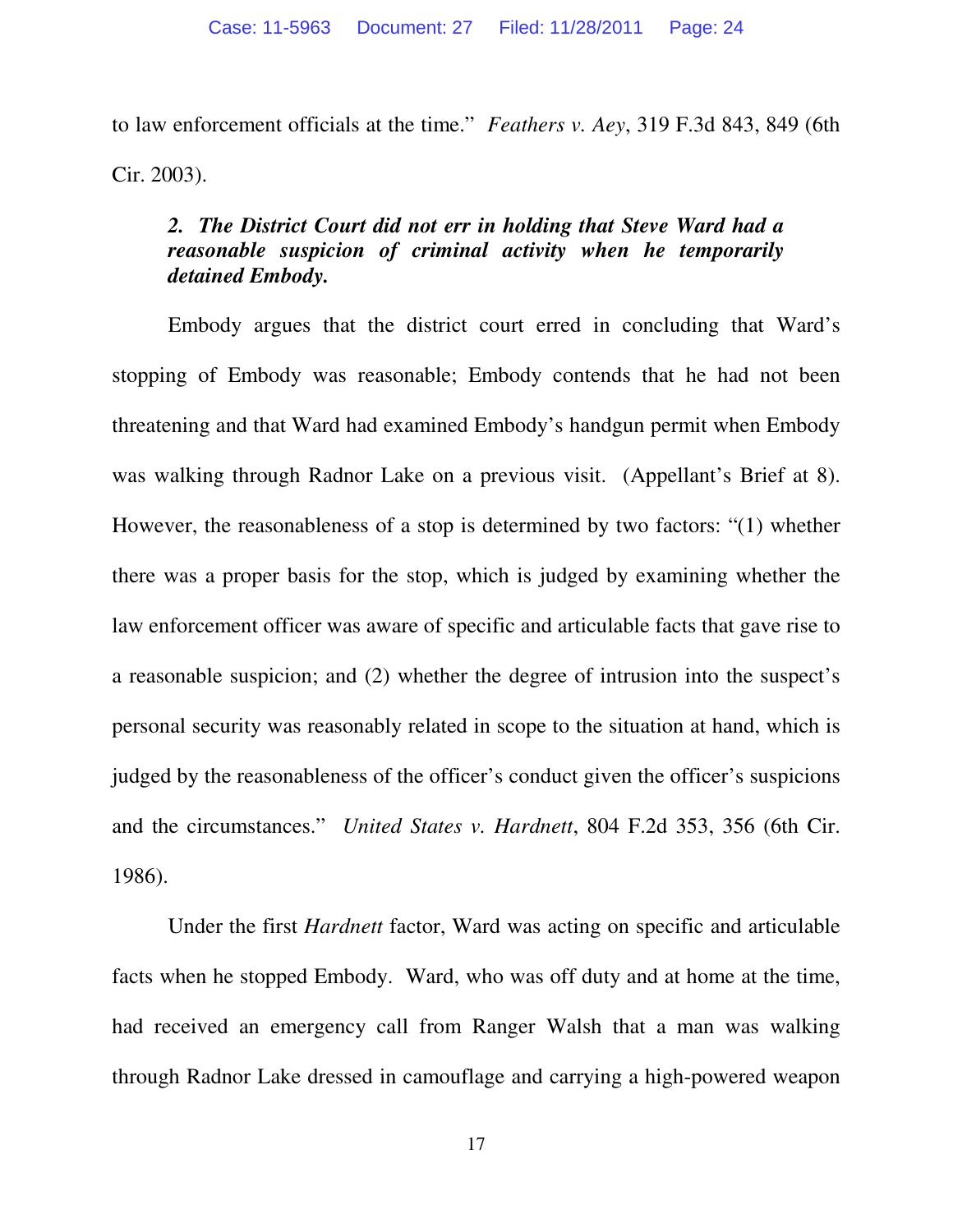in a tactical sling and that the weapon had been modified to look like a toy with an orange tip, even though the man claimed it was a real AK-47. (R. 22-3, Plaintiff's Response to Defendant's Statement of Undisputed Facts, ¶ 13). Ward could tell from Ranger Walsh's tone of voice that Walsh was very concerned. (*Id.*, ¶ 15). At the same time Ward was getting this information, an elderly couple was beating on the door of Ward's house to tell him about a man with an assault weapon. (*Id.* at 20).

 Even if Ward had known that this report involved the man he had previously encountered walking through Radnor Lake with his children while wearing a holstered Smith and Wesson and carrying his handgun permit, the circumstances on December 20, 2009 were very different. On this occasion, Embody was dressed in camouflage and openly carried in a tactical sling an AK-47 that he had altered to look like a toy.

 Embody later testified that the barrel length of his weapon was eleven and a half inches  $(11 \frac{1}{2})$ , which is just under the twelve-inch  $(12)$  maximum barrel length for a weapon to come within the definition of a "handgun" under Tennessee law. (R. 16-1, Embody deposition at 71). *See also* Tenn. Code Ann. § 39-11-106 (16). When Ward encountered Embody in the parking lot, it would not have been possible for him to determine if the weapon was within a half-inch of the definition of a "handgun" while still standing at a safe distance from someone carrying an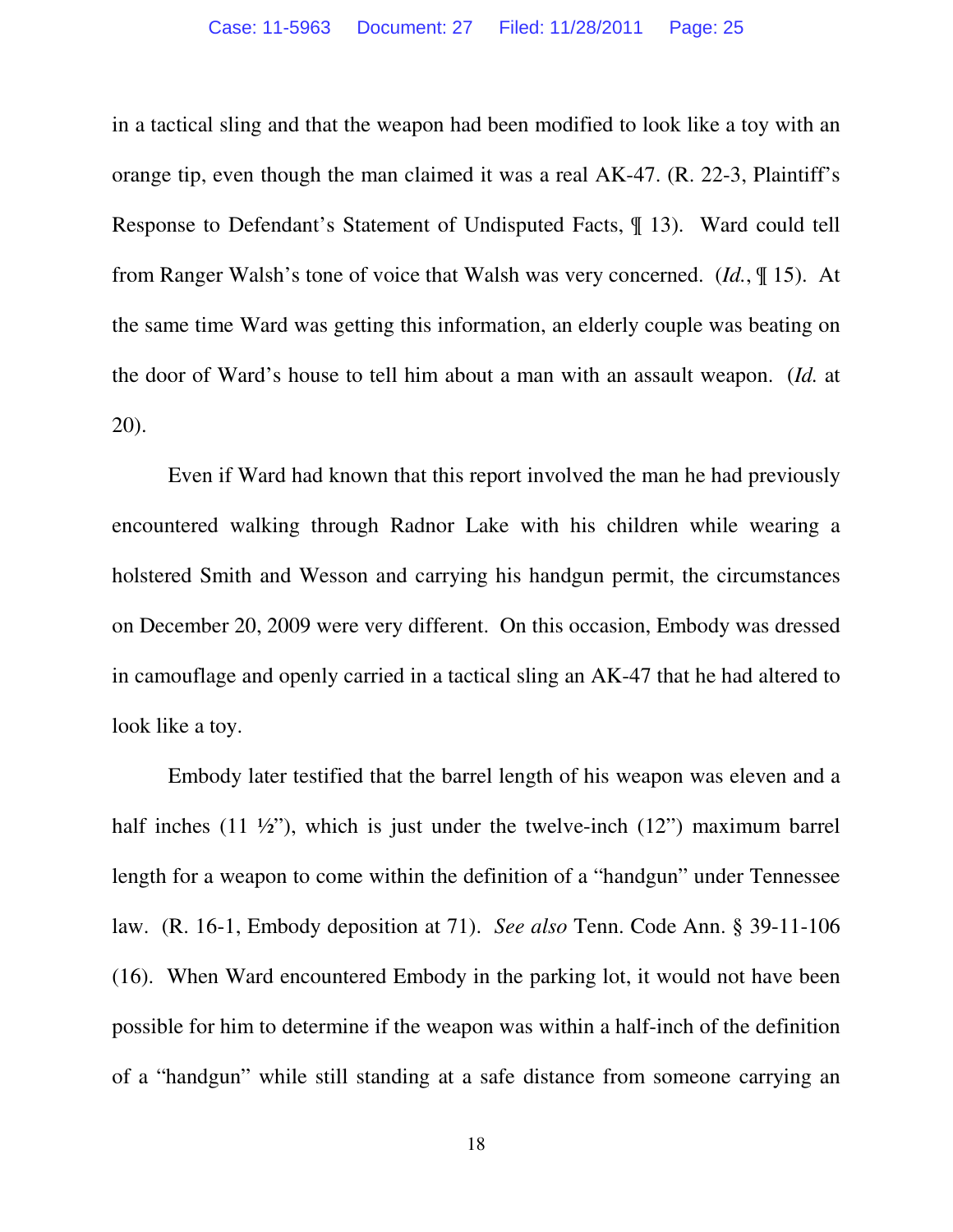altered AK-47. Embody seems to suggest that Ward needed only to measure the weapon's barrel length. However, Ward's reasonable suspicions were aroused by the alteration of the weapon, the fact that Embody was frightening people, and Embody's manner of dress. Even if Ward had been aware of Embody's handgun permit, that awareness would not have dispelled his concerns.

 Tenn. Code Ann. § 39-17-1351(t) authorizes a law enforcement officer to disarm a permit holder when the officer reasonably believes it is necessary for the protection of the permit holder, officer or other individual or individuals:

> Any law enforcement officer in this state or of any county or municipality may, within the realm of the officer's lawful jurisdiction and when the officer is acting in the lawful discharge of the officer's duties, disarm a permit holder at any time when the officer reasonably believes it is necessary for the protection of the permit holder, officer or other individual or individuals. The officer shall return the handgun to the permit holder before discharging the permit holder from the scene when the officer has determined that the permit holder is not a threat to the officer, to the permit holder, or other individual or individuals provided that the permit holder has not violated any provision of this section and provided the permit holder has not committed any other violation that results in the arrest of the permit holder.

Tenn. Code. Ann. § 39-17-1351(t). When Embody dressed in camouflage, altered an AK-47 to resemble a toy, and walked through Radnor Lake confusing another law enforcement officer and frightening the visitors, it was reasonable for Ranger Ward to believe that disarming Embody was necessary for the protection of himself and others. Under the first *Harnett* inquiry for reasonableness of a stop,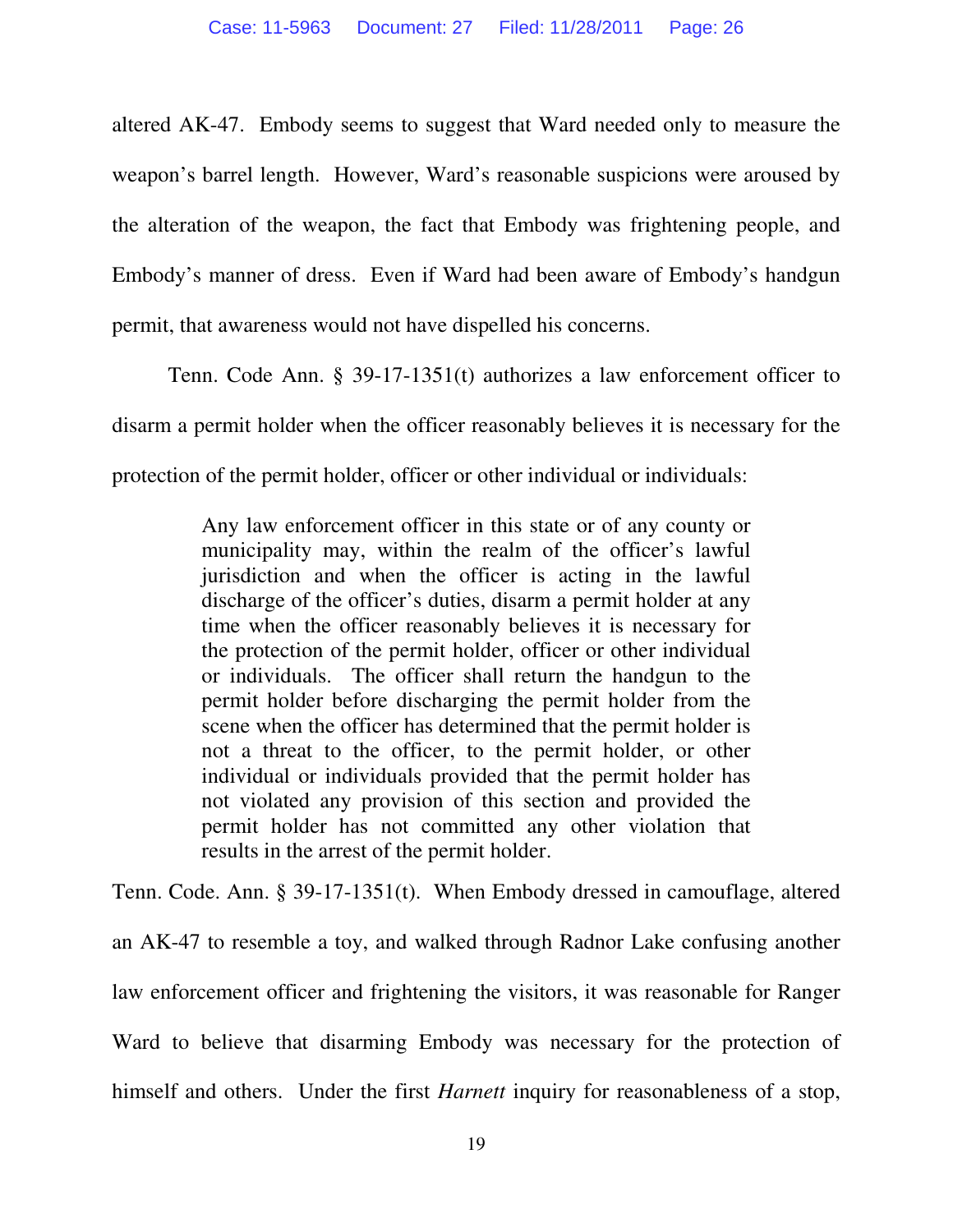Ward had specific and articulable facts for temporarily detaining Embody. The district court properly concluded that Ward had acted reasonably within his authority under state law in stopping and detaining Embody: "Thus, under Tenn. Code Ann. § 39-17-1351(t), the Court concludes that Ward had a reasonable belief to disarm Plaintiff as 'necessary for the protection of the permit holder, officer or other individual or individuals' in the park area until such time as Plaintiff's weapon was determined to be lawful." (R. 43, Memorandum at 14).

 Under the second *Hardnett* inquiry, the investigation and resulting intrusion were reasonable under the circumstances. "The whole point of an investigatory stop, as the name suggests, is to allow police to investigate." *Gallegos v. City of Los Angeles*, 308 F.3d 987, 991 (9th Cir. 2002). Moreover "[i]f the purpose underlying a *Terry* stop – investigating possible criminal activity – is to be served, the police must under certain circumstances be able to detain the individual for longer than the brief period involved in *Terry.*" *Michigan v. Summers*, 452 U.S. 692, 700, n.12 (1981); *Gallegos*. Instead of looking at the time frame, a trial court should "examine whether the police diligently pursued a means of investigation that was likely to confirm or dispel their suspicions quickly, during which time it was necessary to detain the defendant." *United States v. Sharpe*, 470 U.S. 675, 687 (1985).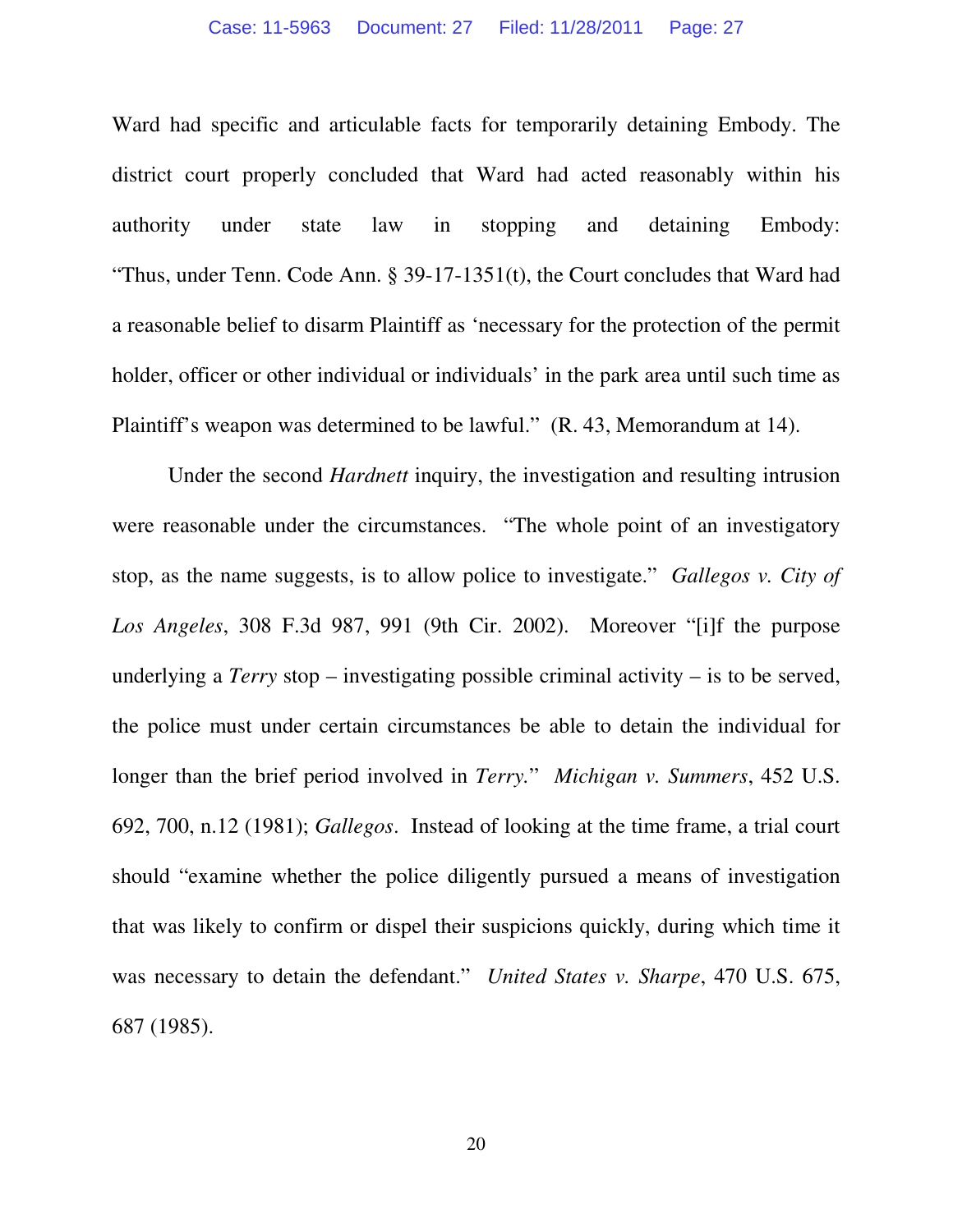In this case, Embody paraded his altered, confusing, and frightening AK-47 through Radnor Lake Park on December 20, 2009, a Sunday afternoon five days before Christmas. While doing so, he contemplated that he would be stopped and detained by police. (R. 22-3, ¶ 7). As noted above, it was reasonable for Ward to stop and detain Embody to determine whether his AK-47 was real. Simply measuring the barrel length would not have been sufficient in this case. The officers did pursue a means of investigation that was likely to confirm or dispel their suspicions as quickly as they could. The Metro officers conducted their research and tried to contact an ATF officer to determine whether the AK-47 had been illegally altered. (*Id.*, R. 22-3, ¶ 49). Matters were complicated by the fact that it was late Sunday afternoon just before Christmas. Embody further complicated matters and extended the length of the detention when he insisted that a Metro Police Department supervising officer be called to the scene, even after he was told that it would lengthen his detention. (R. 16-1, Embody deposition at 68). As soon as an ATF agent was consulted and confirmed that the gun was a handgun, Embody was released. (R. 22-3, ¶ 50). Under *Hardnett*, the stop was reasonable.<sup>9</sup>

l

<sup>9</sup> The district court ruled that Ward did not violate Embody's Fourth Amendment rights under the first prong of the *Saucier* analysis. It did not need to address the second prong, i.e., whether the right was clearly established at the time. However, even under the second *Saucier* prong, it would have been proper to dismiss Embody's claim. When this incident occurred, the "guns in parks" law was only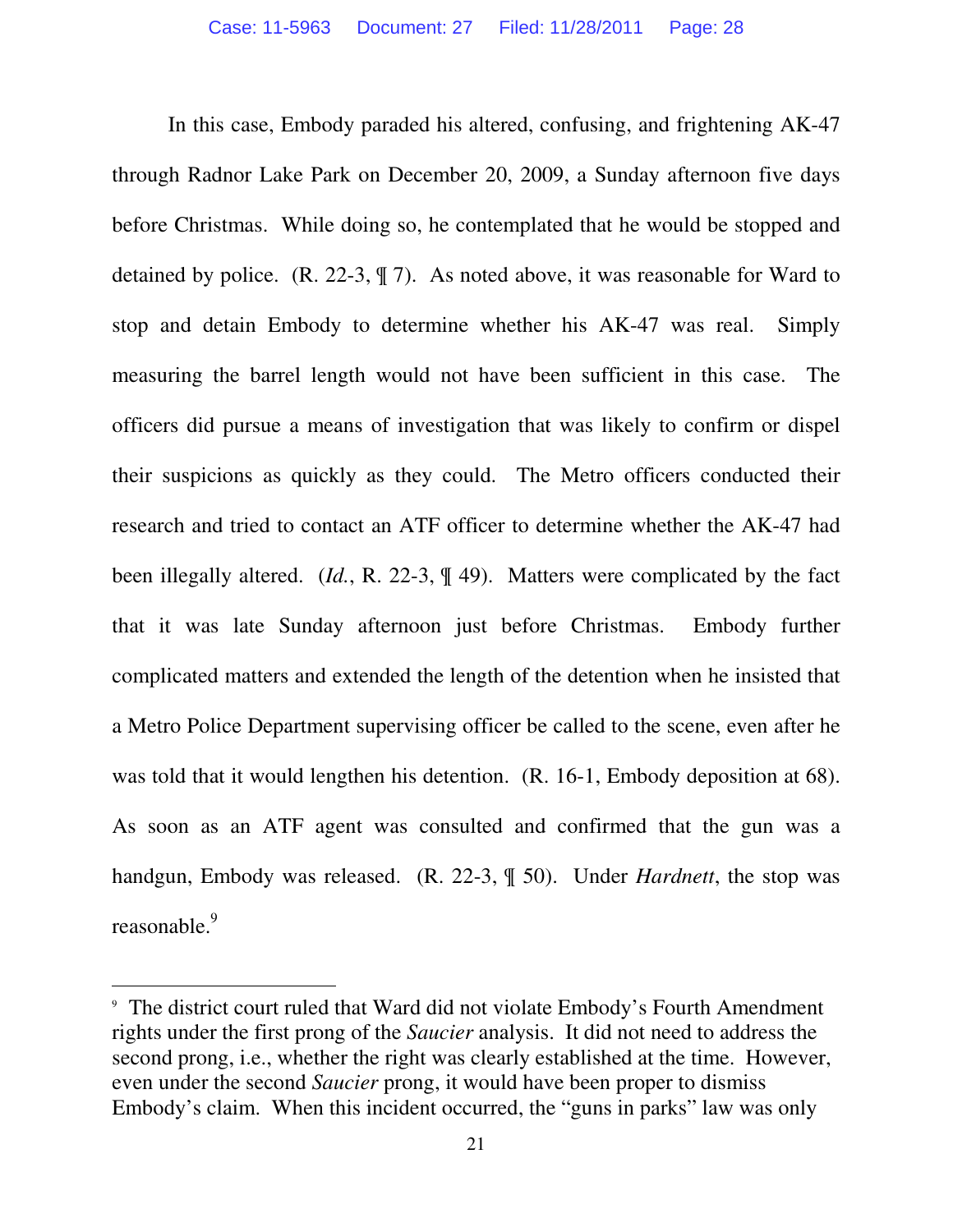### **II. THE DISTRICT COURT CORRECTLY RULED THAT DEFENDANT WARD DID NOT VIOLATE EMBODY'S SECOND AMENDMENT RIGHTS BY TEMPORARILY DISARMING HIM.**

 The Second Amendment provides: "A well regulated Militia, being necessary to the security of a free State, the right of the people to keep and bear Arms, shall not be infringed." U.S. Const., amend. 2. However, "[t]he Second Amendment does not protect those weapons not typically possessed by lawabiding citizens for lawful purposes." *District of Columbia v. Heller*, 554 U.S. 570, 625 (2008). *See also Hamblen v. United States*, 591 F.3d 471, 479 (6<sup>th</sup> Cir. 2009), *cert. denied*, 552 U.S. 992 (2010).

 In the present case, the district court relied on the Supreme Court's decisions in *Heller*, 554 U.S. 570, 635 (2008), which held that a governmental ban on handgun possession in the home violated the Second Amendment, and *McDonald v. City of Chicago*, \_\_ U.S. \_\_, 130 S.Ct. 3020, 3047 (2010), which extended the

six months old. Further, there was no case law guiding law enforcement officers regarding disarming handgun permit holders under Tenn. Code Ann. § 39-17-  $1351(t)$ .

However, state law gave park rangers the authority to maintain order in the state parks for the public welfare. Tenn. Code Ann. § 11-3-101. In a post 9/11 world, officers have discretion to investigate circumstances suggesting possible terrorist activity, such as SWAT gear attire. *Center for Bio-Ethical Reform, Inc. v. City of Springboro*, 477 F.3d 807, 827-28 (6th Cir. 2007). Embody's camouflage attire along with his assault weapon in a popular recreational area would suggest such circumstances. Further, while Embody may have been walking toward his car when he was stopped, the Fourth Amendment does not require an officer "to simply shrug his shoulders and allow a crime to occur or a criminal to escape." *Adams v. Williams*, 407 U.S. 143, 145 (1972).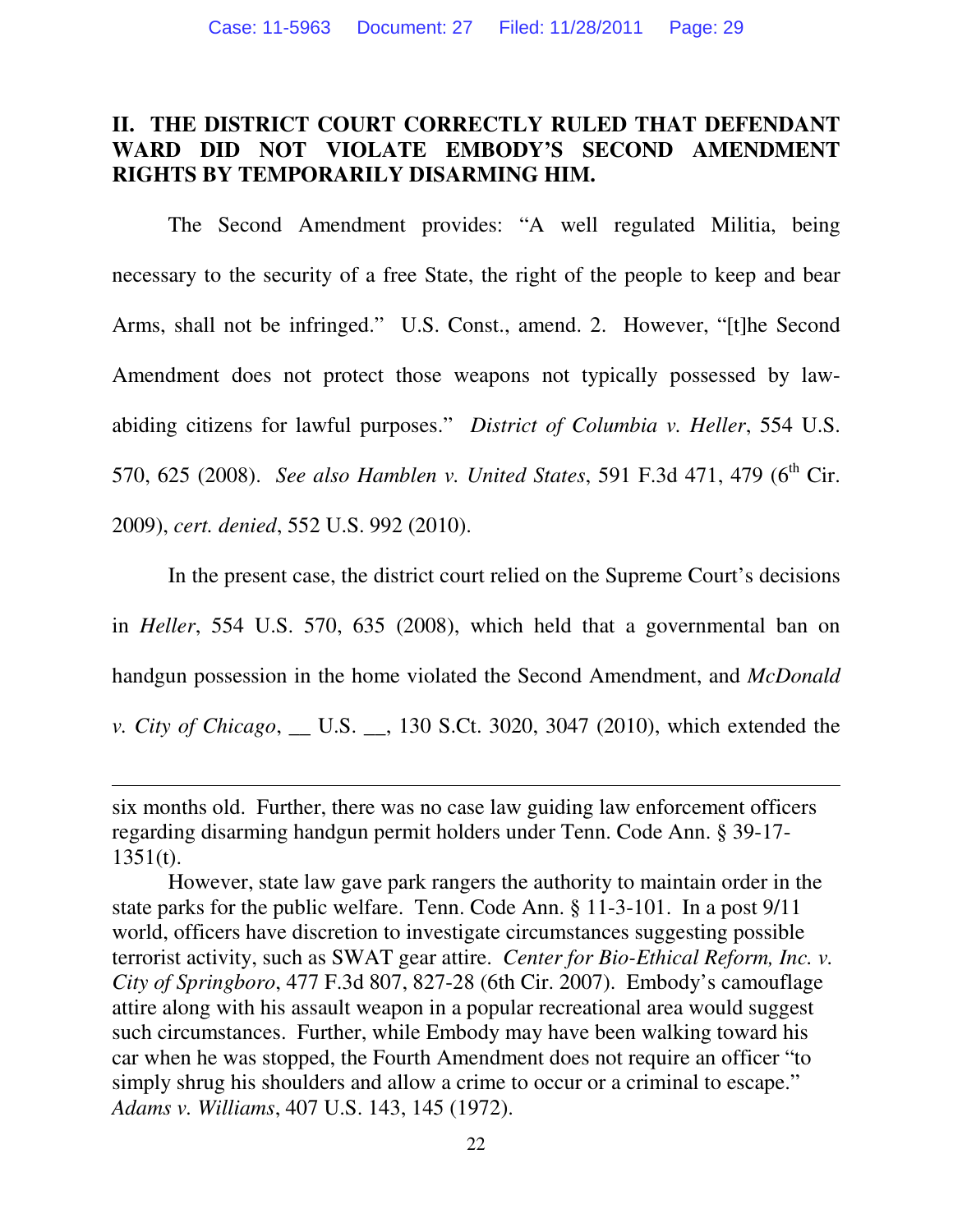holding in *Heller* to the states. (R. 43, Memorandum at  $15$ ).<sup>10</sup> As the District Court stated, *Heller* did not define the scope of a citizen's rights under the Second Amendment beyond the home but made it clear that the rights secured by the Second Amendment were not unlimited and that the Second Amendment did not preclude "'*laws forbidding the carrying of firearms in sensitive places. . .*'" (*Id.* at 16 (citing *Heller*, 534 U.S. at 627) (emphasis retained).

The District Court related these principles to this case:

 Here, Tenn. Code Ann. § 39-17-1351(t) governs authorizes [sic] temporary seizure of weapons that raise a threat to public safety [in] Tennessee; Plaintiff does not challenge the constitutionality of Tenn. Code Ann. § 39-17-1351 on his Second Amendment claim. *Yet, the site of this seizure of Plaintiff's weapon occurred in a state park and this presents a significant fact for Plaintiff's Second Amendment claim.*

(R. 43 at 16) (emphasis added). The district court then referred to decisions from other circuits that upheld gun bans in open public places with high numbers of people such as schools, government buildings, the national parks, and a post office parking lot. (*Id.* at 17 (citing *United States v. Masciandaro*, 638 F.3d 458 (4th Cir. 2011); *United States v. Dorosan*, 2009 WL 3294733 (5th Cir. 2009); *Nordyke v. King*, 563 F.3d 439 (9th Cir. 2009). The court concluded: "Given that Plaintiff was in personal possession of a loaded weapon in a public park, the Court

<sup>10</sup> The incident in this case took place before *McDonald* was decided. It would not have been clearly established on December 20, 2009 that the Court's holding in *Heller* extended to the states.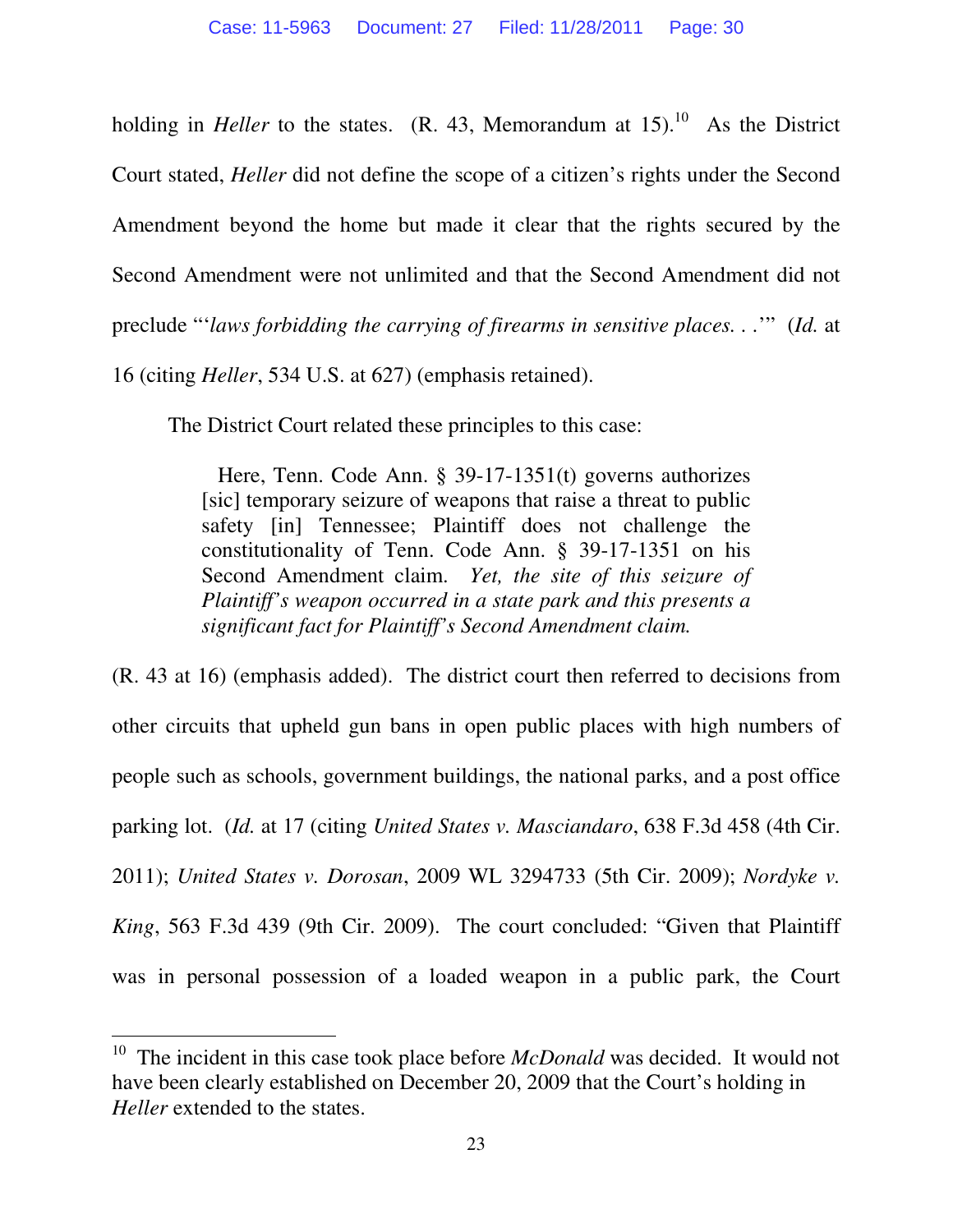concludes that the temporary seizure of Plaintiff's weapon did not violate the Second Amendment." (*Id.* at 17).

 Embody contends that the district court erred when it "disregarded" the Tennessee statute that permitted him to carry a loaded handgun in a state park such as Radnor Lake. (Appellant's Brief at 9-10). However, permit holders do not have an unfettered or unconditional right to carry a handgun in state parks – permit holders are still subject to being disarmed under Tenn. Code Ann. § 39-17-1351(t). In fact, Tenn. Code Ann. § 39-17-1311(b)(1)(H), which creates the "guns in parks exception" incorporates Tenn. Code Ann.  $\S 39-17-1351$  by reference.<sup>11</sup> Section (t) of Tenn. Code Ann. § 39-17-1351 *does not* permit a permit holder to possess a handgun in a state park and create a threat to a law enforcement officer or others, as it allows a law enforcement officer to disarm a permit holder in such a circumstance.

 Contrary to Embody's argument, the district court did not disregard the "guns in parks" law, Tenn. Code Ann. § 39-17-1311(b)(1)(H) – it concluded that Ward was entitled to disarm Embody under Tenn. Code Ann. § 39-17-1351(t) "as

<sup>&</sup>lt;sup>11</sup> Tennessee Code Annotated § 39-17-1311(b)(1)(H) provides in pertinent part: [P]ersons possessing a handgun, who are authorized to carry the handgun pursuant to § 39-17-1351 while within or on a public park, natural area, historic park, nature trail, campground, forest, greenway, waterway or other similar public place that is owned or operated by the state, a county, a municipality or instrumentality thereof, except as otherwise provided in subsection (d).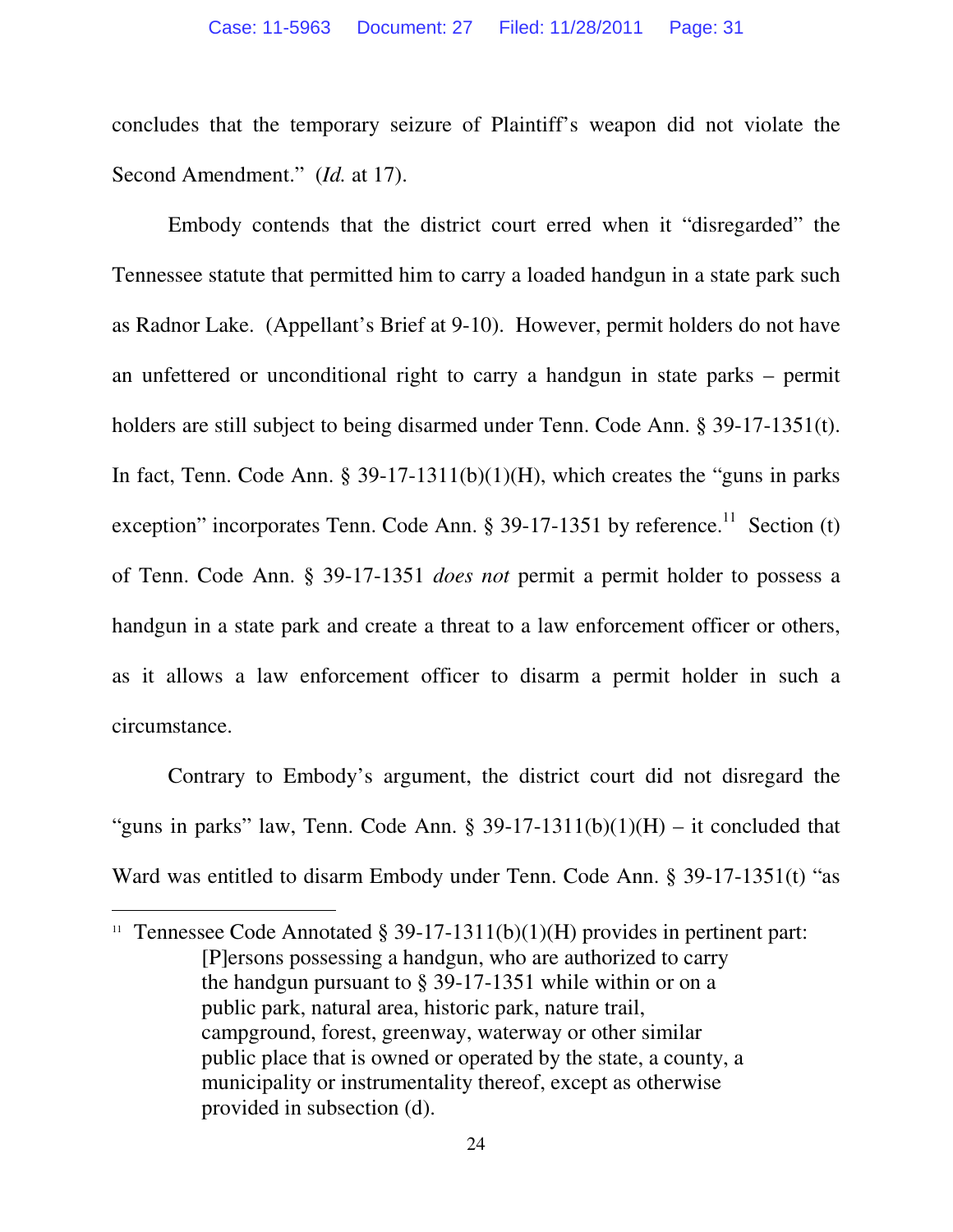'necessary for the protection of the permit holder, officer or other individual or individuals' in the park area until such time as Plaintiff's weapon was determined to be lawful." (R. 43, Memorandum at 14 (quoting Tenn. Code Ann. § 39-17- 1351(t)). Under *Heller, McDonald*, and related cases from the Fourth, Fifth, and Ninth Circuits, the district court also concluded that Embody had no independent right under the Second Amendment to bring a handgun into a state park. (R. 43, Memorandum at 16-17). Accordingly, the District Court properly concluded that the temporary seizure of Embody's weapon did not violate the Second Amendment. (*Id.* at 17).

 The facts of this case illustrate the tough judgment calls that a law enforcement officer must make, especially when dealing with an individual armed with an assault weapon. Embody's motives are unclear as to why he came to Radnor Lake that day with a weapon that he anticipated would get the attention of the Park Rangers (*see* R. 22-3, ¶ 7), and that had a barrel length just barely within the maximum barrel length to qualify as a "handgun" under state law. (R. 16-1, Embody deposition at 71). *See also* Tenn. Code Ann. § 39-11-106 (16)). His motives are also unclear for painting the barrel tip orange to resemble a toy, for dressing in camouflage, and for turning on his recording device as soon as he got out of his car upon arriving at Radnor Lake that day. Perhaps his purpose was to test park rangers to see how well they knew the newly enacted "guns in parks" law.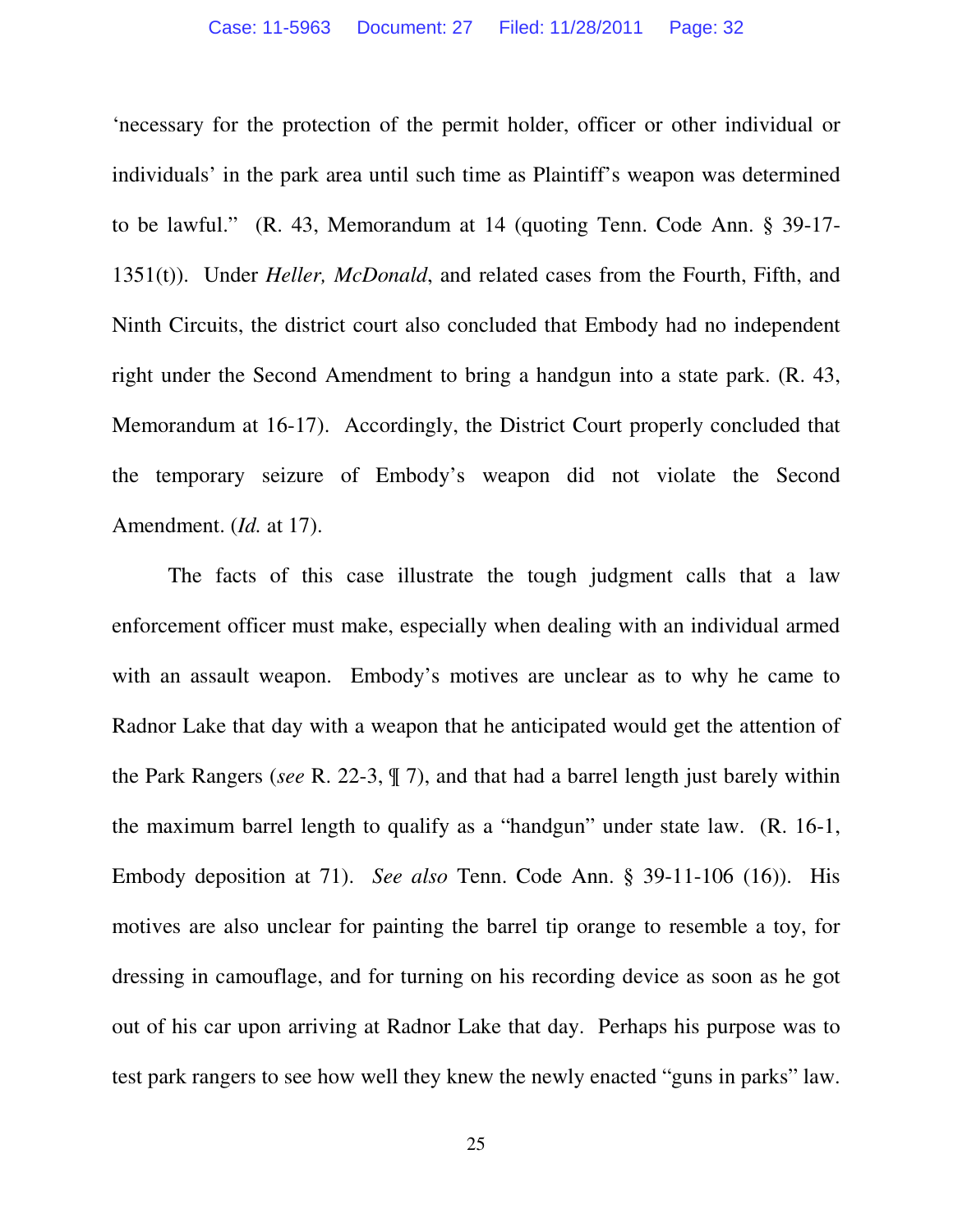However, Ranger Ward was required to follow not only the "guns in parks" law, but also Tenn. Code Ann. § 39-17-1351 and to protect the general public at Radnor Lake park. In doing so, "no more than a reasonable degree of certainty can be demanded." *Boyce Motor Lines, Inc. v. United States*, 342 U.S. 337, 340 (1952). As for Embody, whose own actions raised reasonable officer suspicions: "[It is not] unfair to require that one who deliberately goes perilously close to an area of proscribed conduct shall take the risk that he may cross the line." *Id.*

When Ward was asked about the "guns in parks" law, he stated that while the law could have been written better, "it's just something that we have to deal with as law enforcement officers." (R. 16-3, Ward deposition at 39). When asked what he was going to do when he saw the next citizen walking in Radnor Lake with a gun similar to the one in this case, he answered, "I'm going to make sure my officers and our visitors are safe, that's what I'm going to do." (*Id.*).

#### **CONCLUSION**

For the reasons stated, the judgment of the district court should be affirmed.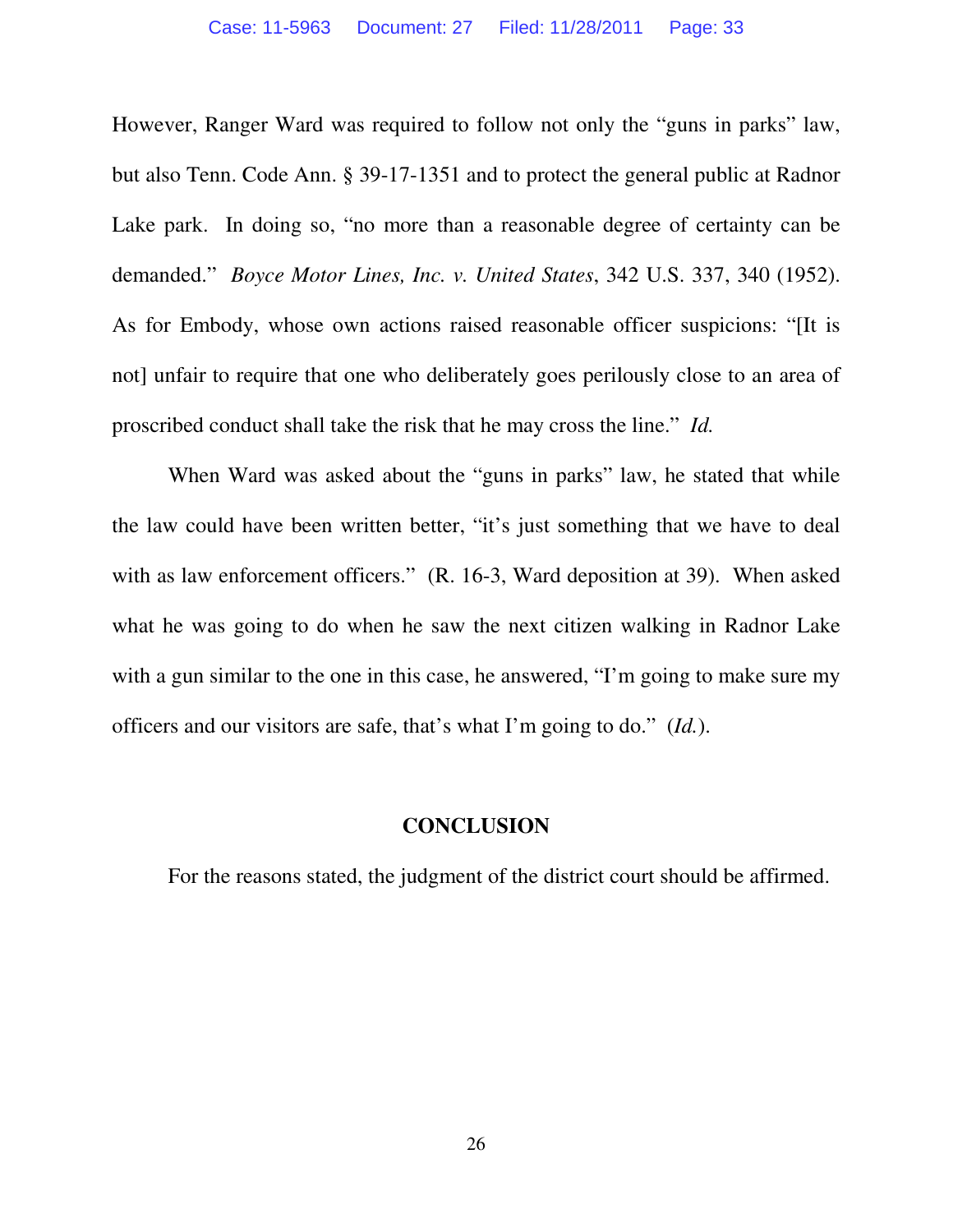Respectfully submitted,

 ROBERT E. COOPER, JR. Attorney General and Reporter

 WILLIAM E. YOUNG Solicitor General

 s/Mary M. Bers MARY M. BERS, BPR # 013159 Senior Counsel

 s/Dawn M. Jordan DAWN M. JORDAN, BPR # 020383 Civil Rights and Claims Division Office of the Attorney General P. O. Box 20207 Nashville, Tennessee 37202-0207 (615) 741-1845

## **CERTIFICATE OF COMPLIANCE**

Pursuant to Fed. R. App. P.  $32(a)(7)(C)$ , this is to certify that the foregoing brief complies with the type-volume limitation of that rule by containing  $6,214$ words.

### s/ Mary M. Bers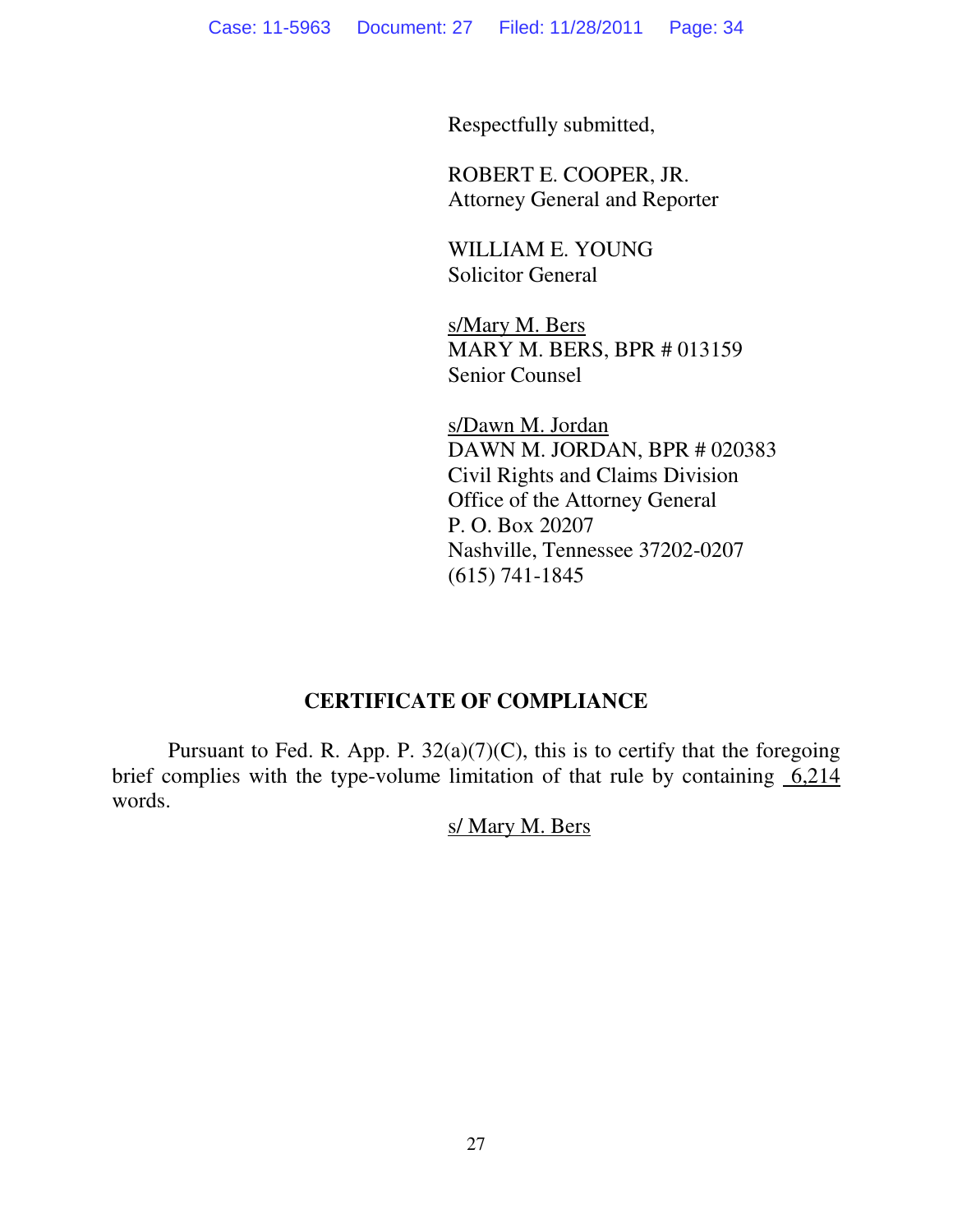## **CERTIFICATE OF SERVICE**

I hereby certify that on this  $28<sup>th</sup>$  day of November, 2011.a true and exact copy of the foregoing was sent to all parties indicated on the electronic filing receipt by operation of the Court's electronic filing system, including Phillip L. Davidson, 2400 Crestmoor Road, Suite 107, Nashville, TN 37215.

### s/Mary M. Bers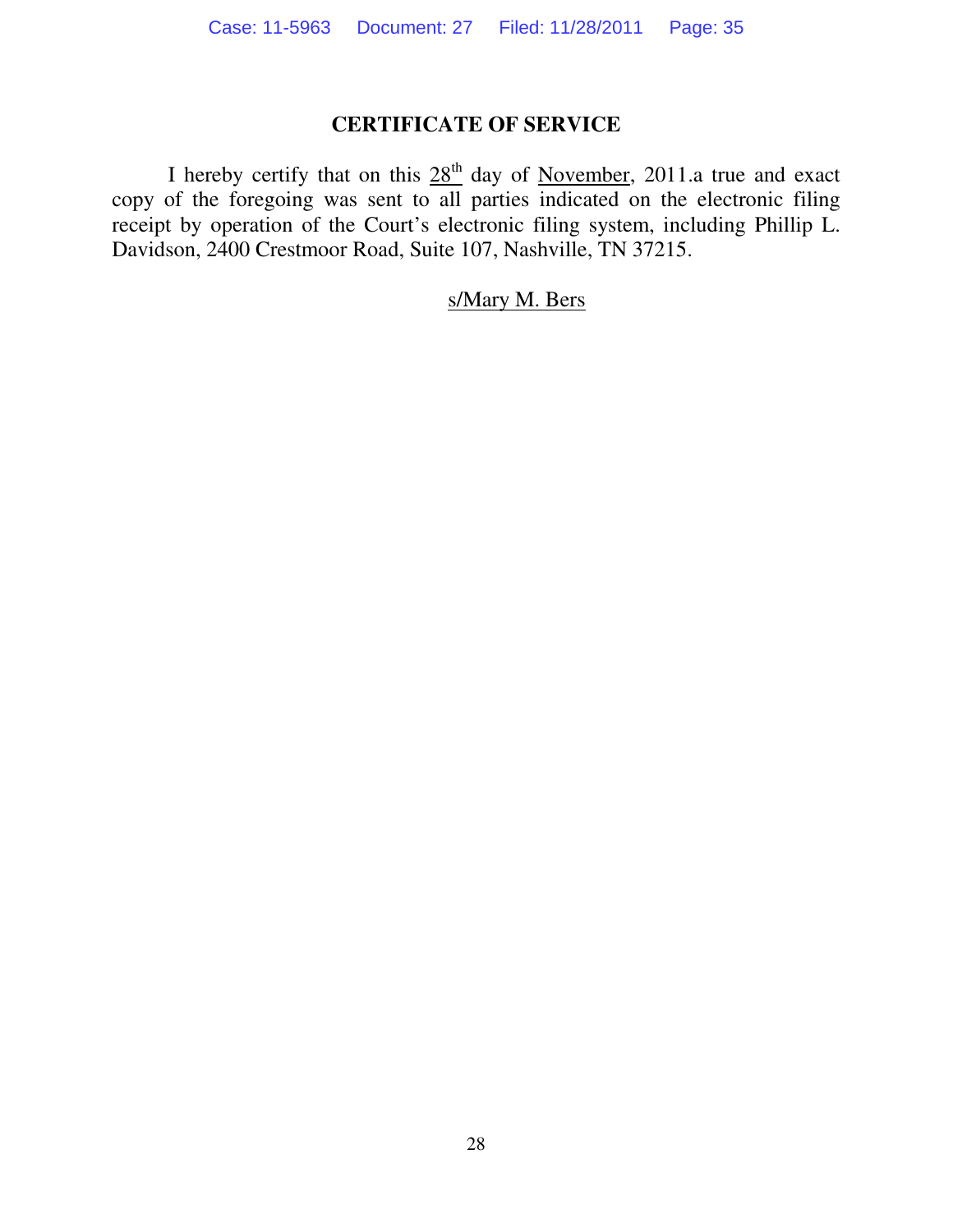### **NO. 11-5963**

# **IN THE UNITED STATES COURT OF APPEALS FOR THE SIXTH CIRCUIT**

### **Leonard S. Embody, Plaintiff-Appellant**

**v.** 

**Steve Ward, Defendant-Appellee** 

### **DESIGNATION OF RELEVANT DISTRICT COURT DOCUMENTS BY APPELLEE/DEFENDANT STEVE WARD**

Pursuant to Sixth Circuit Rule 30(b) and (f), Appellee/defendant Steve Ward

designates relevant District Court documents:

| <b>RECORD#</b> | <b>DESCRIPTION</b>                                | <b>DATE</b> |
|----------------|---------------------------------------------------|-------------|
| $\mathbf{1}$   | Complaint                                         | 2/08/10     |
| $\overline{4}$ | Answer by Steve Ward                              | 2/26/10     |
| 14             | Order granting Plaintiff Embody's Motion to       | 11/09/10    |
|                | <b>Amend Complaint</b>                            |             |
| 15             | <b>Amended Complaint</b>                          | 11/09/10    |
| 16             | Motion for Summary Judgment by Steve Ward;        | 11/30/10    |
|                | Exhibit 1: Deposition of Leonard Embody and       |             |
|                | exhibits; Exhibit 2: Deposition of Joshua Ward;   |             |
|                | Exhibit 3: Deposition of Steve Ward and           |             |
|                | Exhibits; Exhibit 4: Affidavit of Michael         |             |
|                | Carlton and Exhibit A; Exhibit 5: Affidavit of    |             |
|                | Lt. Natalie Lockey and Exhibit A, Police          |             |
|                | Complaint Investigation; Exhibit 6: Affidavit of  |             |
|                | William T. Long and Exhibit A, Curriculum         |             |
|                | Vitae, Exhibit B, Expert Report; Exhibit 7:       |             |
|                | Affidavit of Shane Petty; Exhibit 8: Affidavit of |             |
|                | Steve Ward, and Exhibits 1-7, photos; Exhibit 9   |             |
|                | Defendant's Request for Admissions<br>with        |             |
|                | Plaintiff's responses                             |             |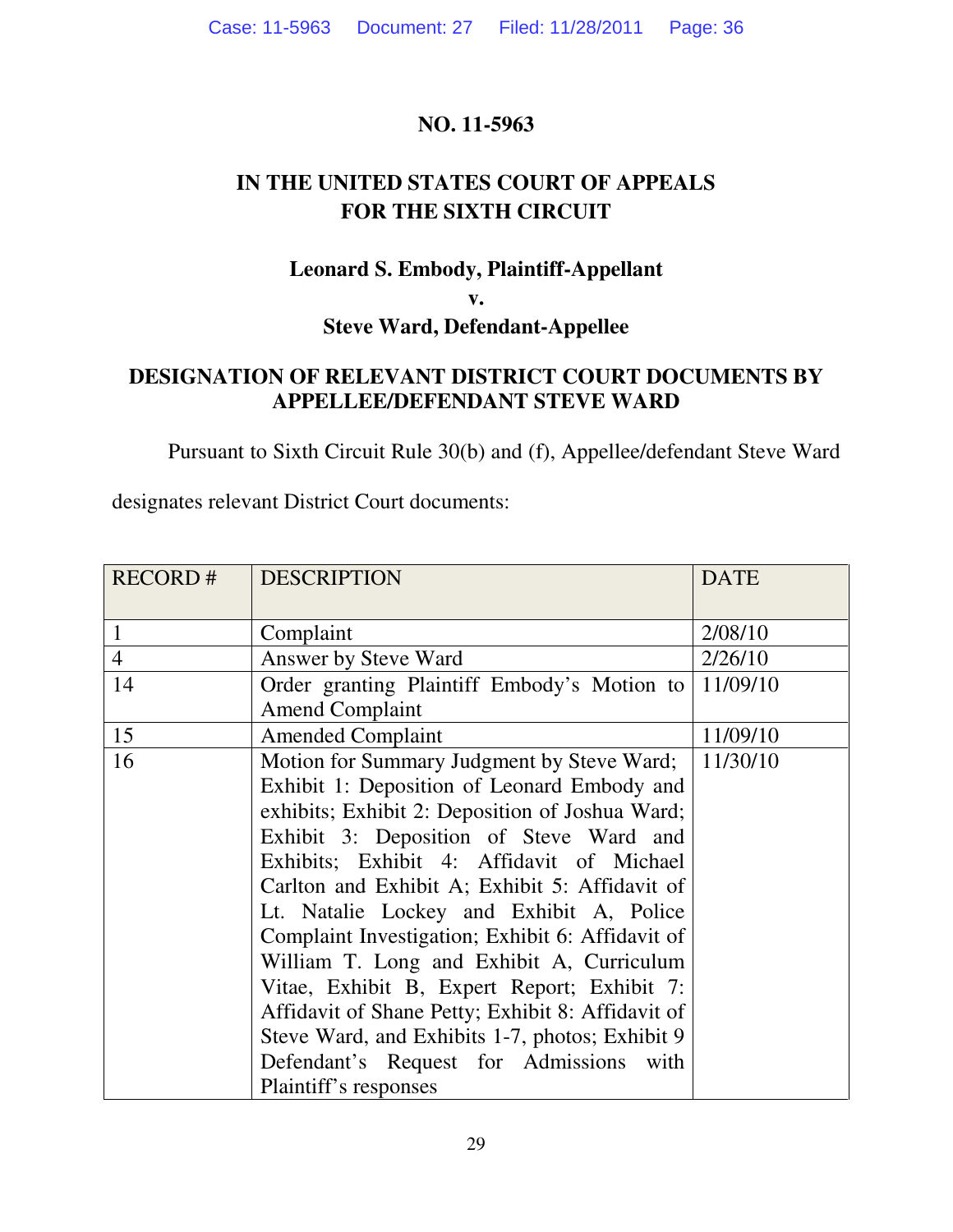| <b>RECORD#</b> | <b>DESCRIPTION</b>                                                | <b>DATE</b> |
|----------------|-------------------------------------------------------------------|-------------|
|                |                                                                   |             |
| 17             | Statement of Material Facts by Steve Ward in   11/30/10           |             |
|                | <b>Support of Motion for Summary Judgment</b>                     |             |
| 18             | Memorandum of Law by Steve Ward in Support                        | 11/30/10    |
|                | of Motion for Summary Judgment                                    |             |
| 19             | Motion by Steve Ward for leave to manually                        | 11/30/10    |
|                | file audio CD in support of motion for summary                    |             |
|                | judgment                                                          |             |
| 20             | Order granting defendant Steve Ward's motion   12/03/10           |             |
|                | for leave to manually file audio CD in support                    |             |
|                | of motion for summary judgment                                    |             |
| 21             | Notice of manual filing of audio CD by Steve                      | 12/03/10    |
|                | Ward in support of motion for summary                             |             |
|                | judgment                                                          |             |
| 22             | Response to motion for summary judgment by $\vert$ 12/15/10       |             |
|                | Leonard Embody;                                                   |             |
|                | Exhibit 1: Statement of material facts in dispute                 |             |
|                | which preclude summary judgment; Exhibit 2:                       |             |
|                | Memorandum brief; Exhibit 3: Plaintiff's                          |             |
|                | responses to statement of material facts in                       |             |
|                | support of motion for summary judgment                            |             |
| 23             | Motion by Steve Ward to file reply in support of $\vert$ 12/16/10 |             |
|                | motion for summary judgment                                       |             |
| 24             | Order granting Motion by Steve Ward to file   12/20/10            |             |
|                | reply in support of motion for summary                            |             |
|                | judgment                                                          |             |
| 25             | Reply by Steve Ward in support of motion for 12/28/10             |             |
|                | summary judgment                                                  |             |
| 26             | Responses by Steve Ward to plaintiff's                            | 12/28/10    |
|                | statement of material facts in dispute which                      |             |
|                | preclude summary judgment                                         |             |
| 27             | Notice of amendment to responses by Steve                         | 12/29/10    |
|                | Ward to plaintiff's statement of material facts in                |             |
|                | dispute which preclude summary judgment                           |             |
| 43             | Memorandum of the Court                                           | 07/20/11    |
| 44             | Order granting motion for summary judgment                        | 07/20/11    |
|                | by Steve Ward                                                     |             |
| 45             | Entry of Judgment                                                 | 07/20/11    |